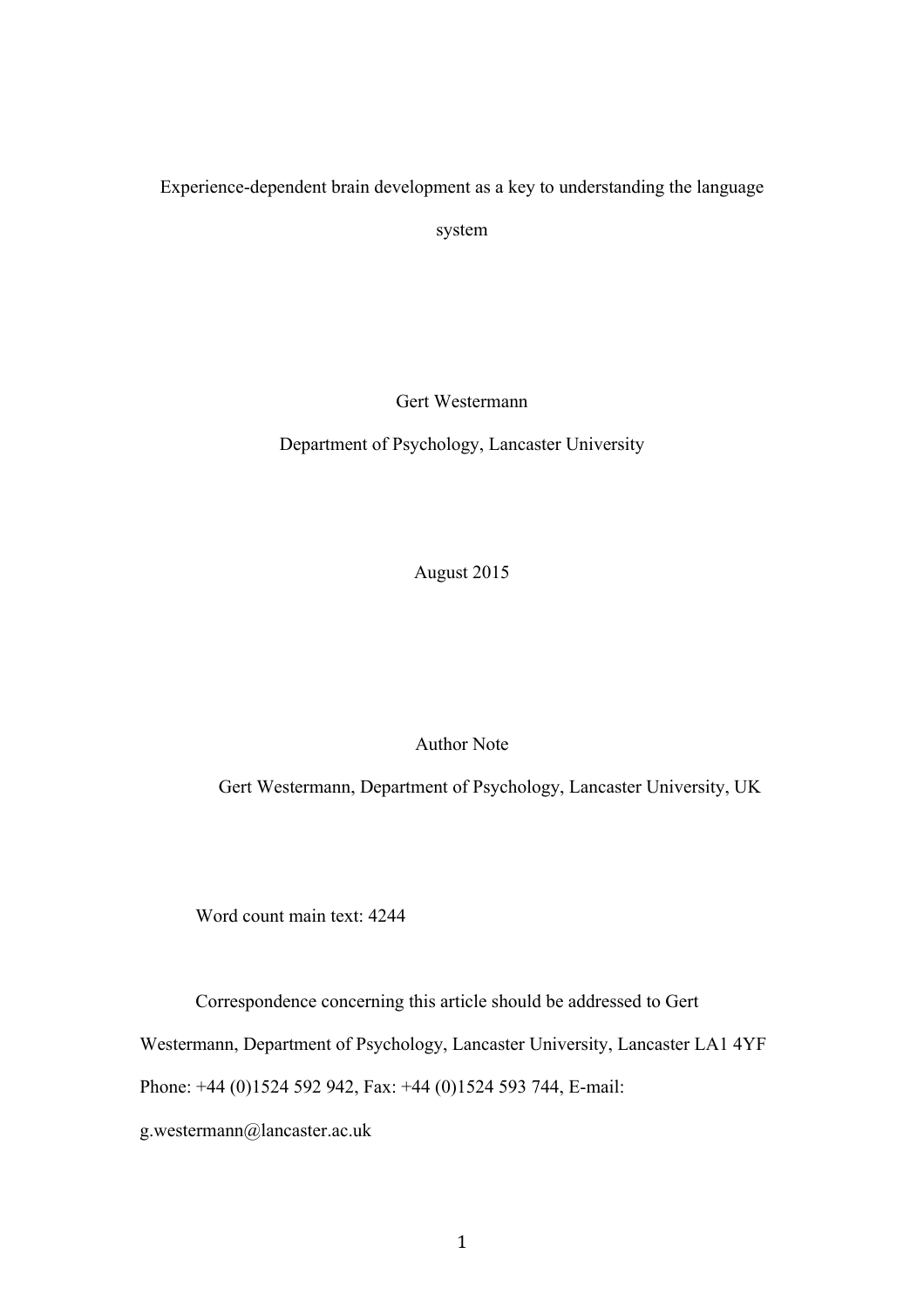#### **Abstract**

An influential view of the nature of the language system is that of an evolved biological system in which a set of rules is combined with a lexicon that contains the words of the language together with a representation of their context. Alternative views, usually based on connectionist modeling, attempt to explain the structure of language on the basis of complex associative processes. Here I put forward a third view that stresses experience-dependent structural development of the brain circuits supporting language as a core principle of the organization of the language system. On this view, embodied in a recent neuroconstructivist neural network of past tense development and processing, initial domain-general predispositions enable the development of functionally specialized brain structures through interactions between experience-dependent brain development and statistical learning in a structured environment. Together, these processes shape a biological adult language system that appears to separate into distinct mechanism for processing rules and exceptions, whereas in reality those subsystems co-develop and interact closely. This view puts experience-dependent brain development in response to a specific language environment at the heart of understanding not only language development but adult language processing as well.

*Keywords:* experience-dependent brain development; neuroconstructivism; English past tense; connectionist modeling; emergent modularity, massive modularity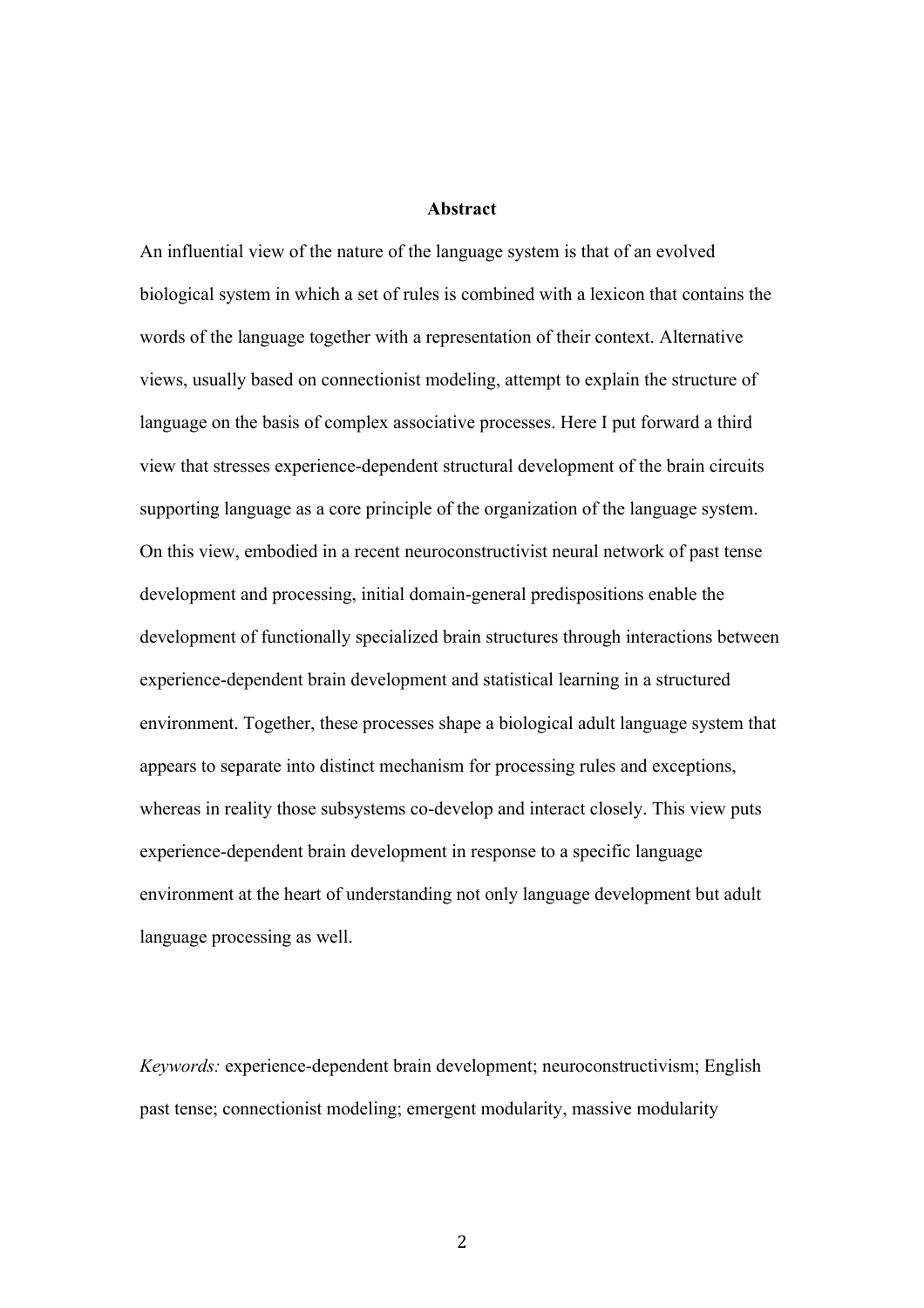Experience-dependent brain development as a key to understanding the language

system

# **Introduction**

One of the most fundamental questions in the organization of the cognitive system is whether it is made up of specialized modules that have evolved to take on a specific function, or whether its organization is plastic and functional specialization arises from dynamic interactions with the environment. This debate is closely linked to the question of the origin of cortical specialization in the brain.

The modular view has seen a number of instantiations, notably Fodor's (1981) 'Modularity of Mind' hypothesis, and, more recently, 'massive modularity' (e.g., Carruthers, 2006). On this view, evolved specialized modules exist for specific cognitive functions such as theory of mind (Scholl & Leslie, 1999), number (Dehaene, 1997), face perception (Kanwisher, McDermott, & Chun, 1997), language (Pinker, 1994), and others. One argument put forward to support this view has been that from an evolutionary perspective, many highly functionally specialized modules are more efficient than fewer, more general processing systems so that the former organization would be favored in natural selection (Barrett & Kurzban, 2006). In turn, the discovery of such modules would imply that they evolved because no other process is known that can create complex functional designs in organisms.

A second argument for massive modularity has been one of computational tractability (Cosmides & Tooby, 1994; Samuels, 2005). Learning in some domains, most notably language, would not be feasible in an unconstrained learner, but if knowledge of the target domain is integrated into the learner *a priori* then the learning task becomes tractable. Therefore, evolution would again select for learning systems that are constrained with respect to solutions to a learning problem and that would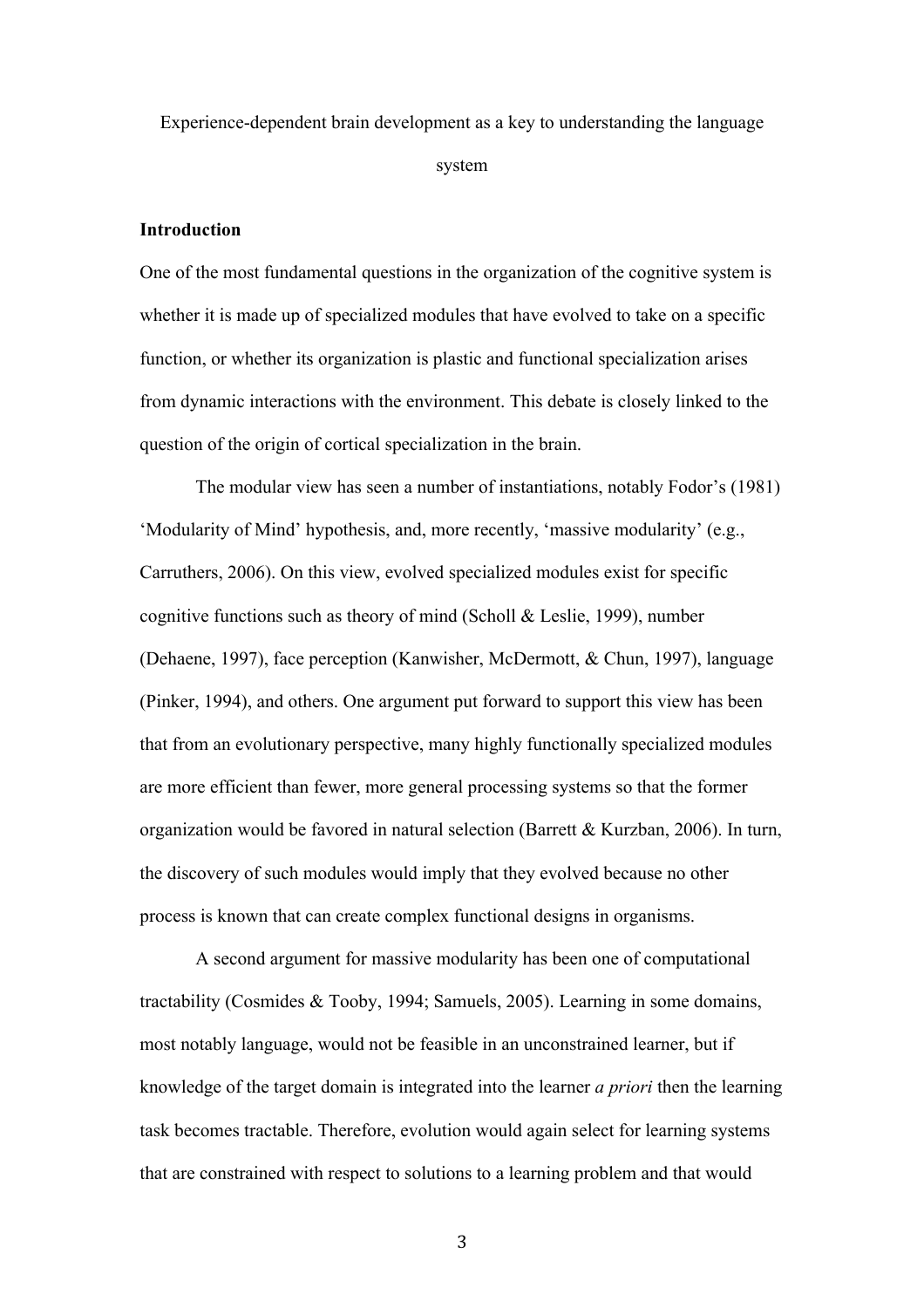therefore make learning possible in the first place.

In contrast, the 'developmental' view maintains that cortical processing mechanisms are domain general (O'Leary, 1989) and acquire their functional specialization in a protracted developmental process that is affected by the learner's experience (Quartz & Sejnowski, 1997; Johnson, 2011). According to this view functional modules do not exist but development can lead to specialized areas that, however, overlap and support more than one function. This view has drawn on evidence from neuroscience showing that under altered afferent input, cortical areas assume different roles (for example, in blind people visual cortex supports processing of auditory and tactile stimuli; Burton, 2003) but also on developmental research showing progressive functional specialization and reorganization in the neural structures supporting specific functions such as face processing (de Haan, 2001).

Modular theories of cognition usually de-emphasize the role of development in favor of the evolutionary process of natural selection in shaping cognitive systems. The EvoDevo approach has aimed to redress this imbalance by drawing on recent evidence from evolutionary biology suggesting that evolution and development interact in shaping the organism through epigenetic processes (Gottlieb, 2007; Lickliter & Honeycutt, 2003). A central aspect of this approach is that an evolved organism develops its phenotype, and that development is a powerful force in shaping the adult organism. Furthermore, given recent evidence in epigenetics, there are close bi-directional interactions between development and the functional expression of genes (Moore, 2015).

## **Experience-dependent brain development**

In this paper I focus on the important role of development for the adult cognitive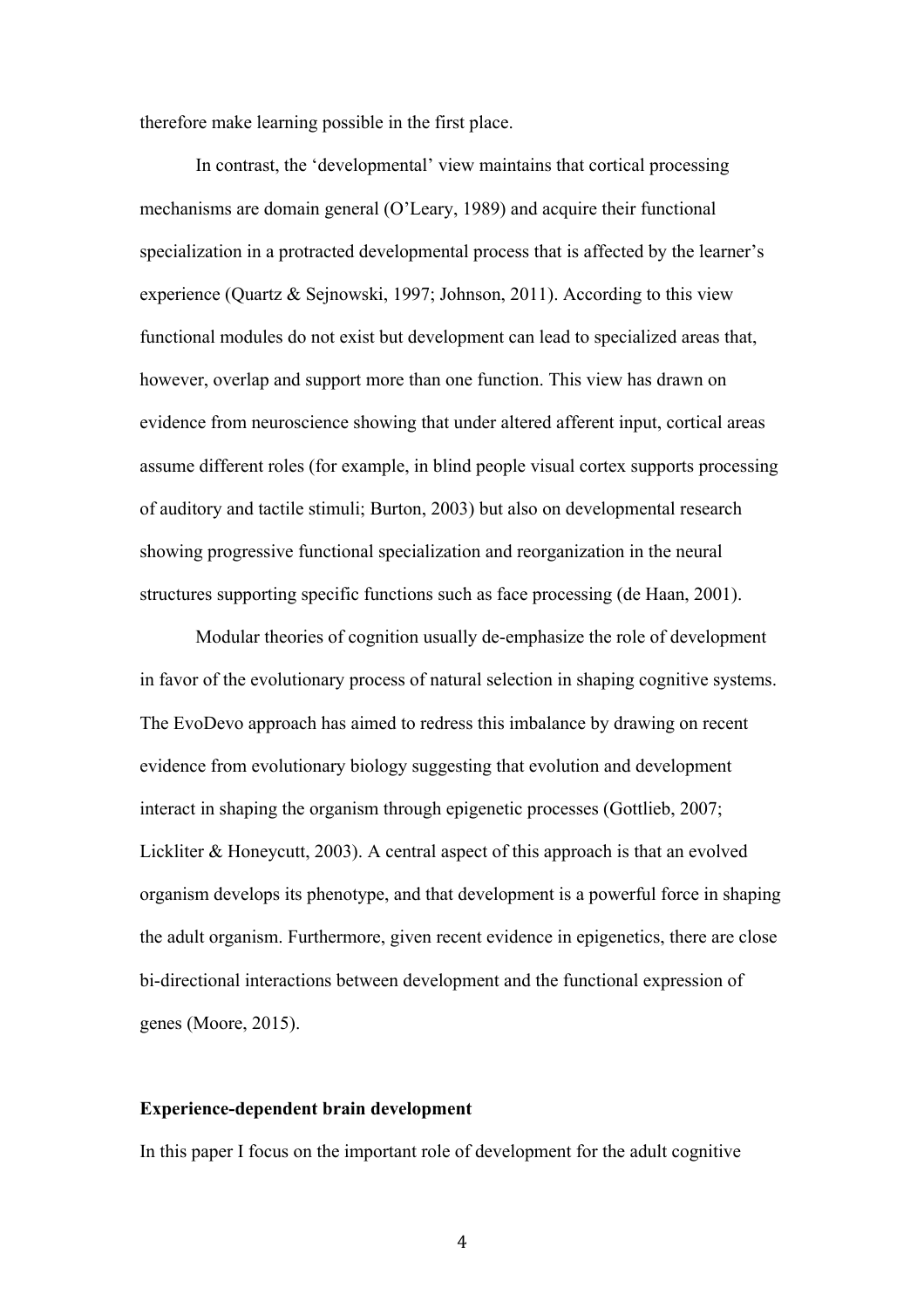system from a neuroconstructivist perspective. The recent theoretical framework of neuroconstructivism (Mareschal et al., 2007; Westermann et al., 2007; Westermann, Thomas, & Karmiloff-Smith, 2010) focuses on brain development as the basis for cognitive development and asks how different interacting constraints shape this developmental trajectory. These constraints act on different levels: experiencedependent neural development sculpts small-scale neural networks through cell-cell interactions. Different brain regions take on functional specialization through interaction and competition. The physical development of the child affords progressively more complex means to explore and manipulate the physical environment, generating new experiences that lead to cognitive, and neural, change. The changing social environment likewise shapes the child's experiences and therefore, the brain. Finally, there are epigenetic interactions between genes and experiences and these will shape brain structures either directly or through brainbody-environment loops (Westermann et al., 2007). From a neuroconstructivist perspective, cognitive development shapes the brain and the brain shapes cognitive development in a closely coupled loop. An implication of this view is that an understanding of the developmental process is essential for an understanding of the adult cognitive system which is an emergent outcome of this highly interactive developmental process.

In recent years it has become abundantly clear that neural structures can be shaped by experience, and that differences in structure have functional consequences (Casey, Giedd, & Thomas, 2000; Casey, Tottenham, Liston, & Durston, 2005; Goh & Park, 2009; Johnson, 2011; Kitayama & Uskul, 2011; Quartz & Sejnowski, 1997). In the domain of language, attention has turned to the effects of different linguistic environments on brain organization in first and second language learners (Chen et al.,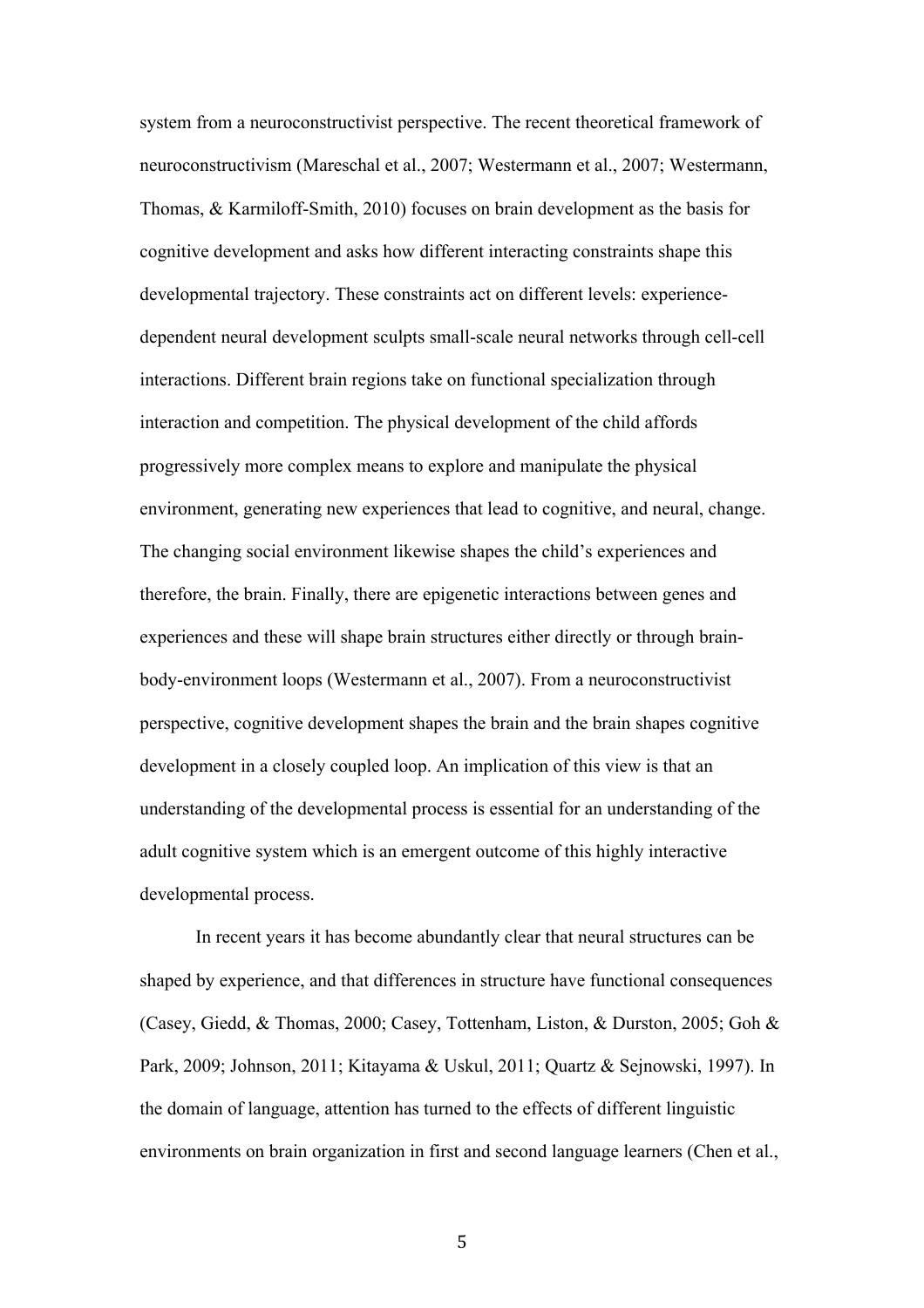2009; Kochunov et al., 2003). For example, in one study native Chinese speakers living in the United States showed increases in four small regions in frontal, temporal and parietal cortex compared with native English speakers (Kochunov et al., 2003). These differences in brain structure were interpreted as resulting from the different orthographic, phonetic and semantic characteristics of Chinese and English impacting on experience-dependent brain development. In another study, bilingual adults' grey matter differences in left inferior parietal cortex were linked to different levels of proficiency in the second language (Mechelli et al., 2004). In a longitudinal study on the effects of language experience on brain structures, adult interpreters undergoing intense language training showed structural increase in the hippocampus and several cortical areas after only three months of training (Mårtensson et al., 2012).

Given these and many other findings it is plausible to assume that brain regions arrive at functional specialization less through natural selection followed by largely pre-specified development than through interactive neuroconstructivist processes on the basis of domain general learning mechanisms. Under this view it is not necessary to assume pre-specified evolved specialization to end up with efficient and effective specialized processing systems as argued in the massive modularity view.

#### **Tractability in developing systems**

But what about the intractability argument for massive modularity? Here, it is worth going back to the origins of this argument. These origins lie in the classical view of learning as one of finding hypotheses as solution to a problem (such as learning the grammar of one's language) and evaluating these hypotheses against encountered data (Gold, 1967). When data are encountered that are incompatible with the current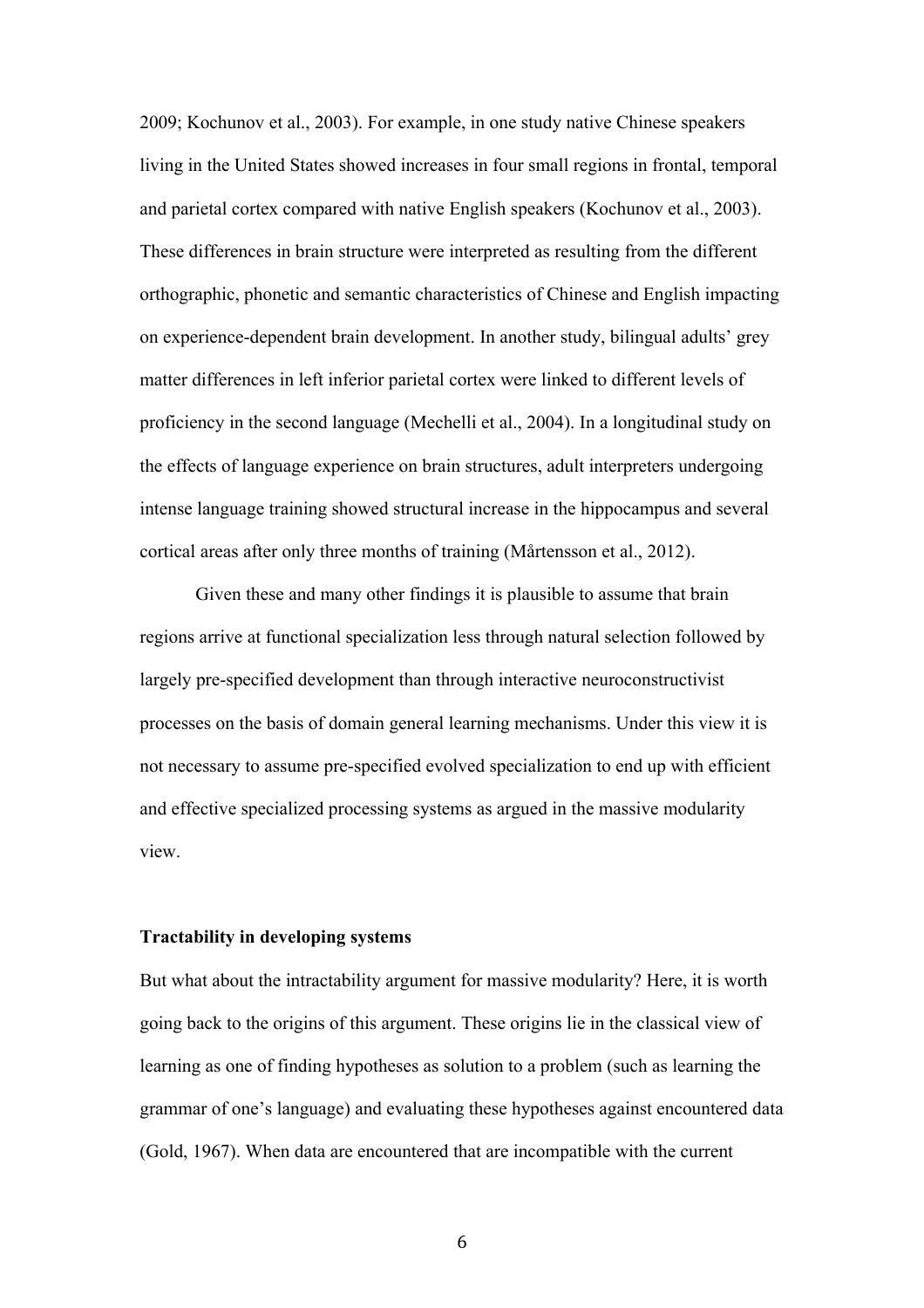hypothesis the hypothesis is discarded and a new one is chosen. The intractability problem says that the space of possible hypotheses is so large that it becomes unlikely that the learner will ever find the correct hypothesis to the problem at hand. One way to overcome intractability is to restrict the hypothesis space *a priori* so that it contains only a small subset of all possible hypotheses. In this smaller subset the learning problem then becomes much easier, even under restricted experience with the environment. The universal grammar in language acquisition instantiates such an *a priori* restricted hypothesis space: from all possible grammars the subset of all possible human language grammars is pre-selected and the learner only needs to choose between one of these grammars, making language learning tractable.

One problem with restricting the set of examined hypotheses *a priori* is, of course, that the correct hypothesis might be excluded and so the solution will never be found. By invoking evolution this case can be avoided because obviously a learner who can learn the correct hypothesis will have a selective advantage over one who does not.

Yet, restricting the hypothesis space *a priori* is not the only solution to the intractability problem. It has been shown that gradual structural development of a learner provides an alternative to the initial restriction of the hypothesis space (Quartz, 1993). This argument was made with reference to artificial neural networks. The main idea is that the architecture of a neural network – specifically, the number of the network's hidden units – restricts the hypothesis space (Baum, 1989). It is well known, for example, that neural networks without any hidden units can only compute a simple class of problems that are linearly separable (Minsky & Papert, 1969). The more hidden units a network has the more complex are the problems it can learn. If a model starts with a simple architecture and progressively adds hidden units as data are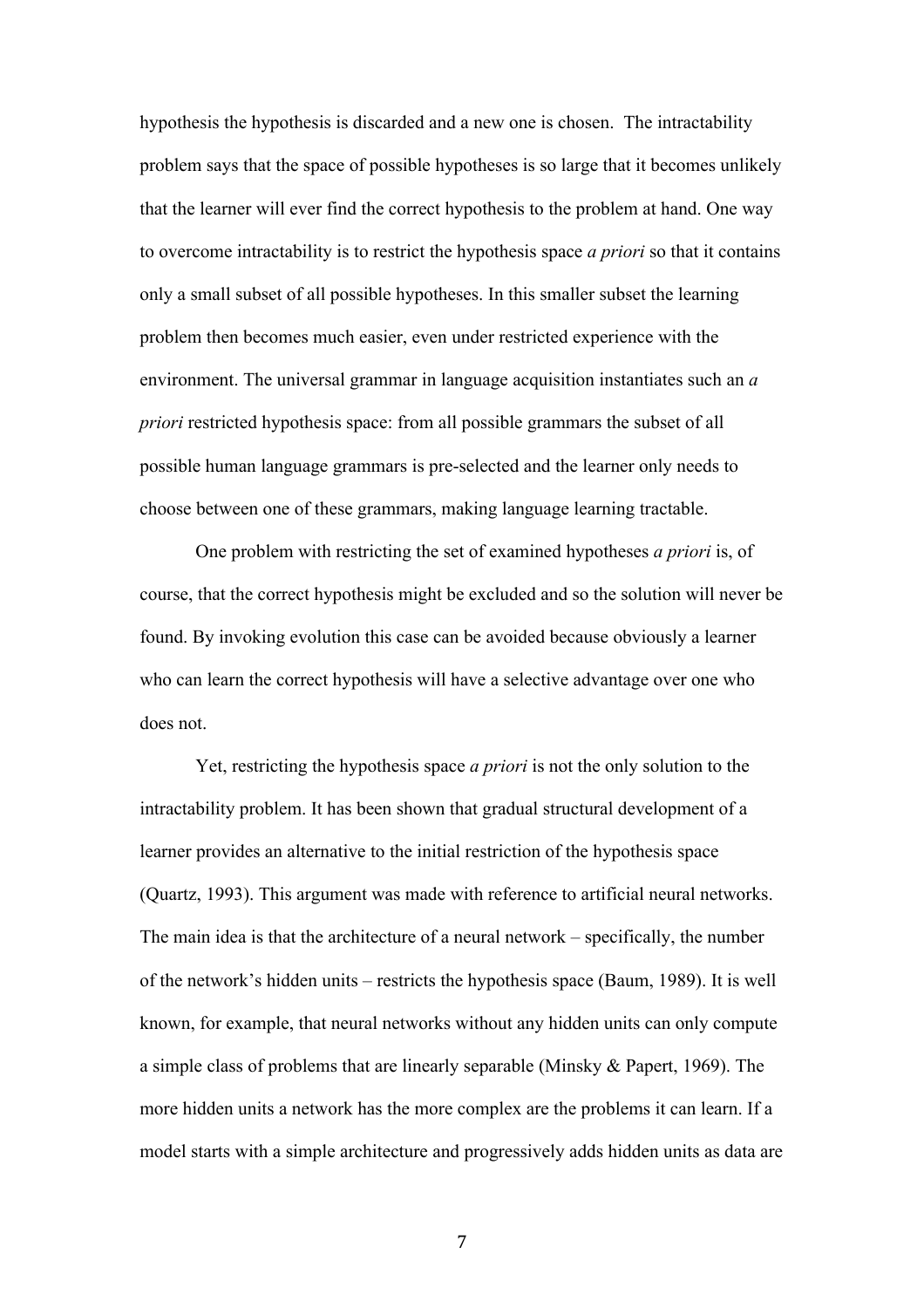encountered the hypothesis space is gradually expanded in a way that avoids intractability (White, 1990). In fact, it has been shown that such (neuro-)constructivist networks learn in polynomial time whereas training a fixed architecture network with as little as three hidden units can take exponential time or not succeed at all (Baum & Haussler, 1989).

Together, the empirical evidence for experience-dependent structural brain development and the learning theoretic arguments for constructivist learning provide a powerful argument for the importance of structural change as a core principle of psychological development (Quartz, 1999; Quartz & Sejnowski, 1997). Nevertheless, despite providing an alternative to the assumptions of pre-specification inherent in the massively modular approach, structural change has so far found only little reflection in models of psychological development (Shultz, 2003; Westermann, Ruh, & Plunkett, 2009; Westermann, Sirois, Shultz, & Mareschal, 2006).

#### **Neuroconstructivist development in the English past tense**

We have recently presented a neuroconstructivist connectionist model of learning the English past tense that takes these considerations on board (Westermann & Ruh, 2012). The English past tense has long been considered a model phenomenon for the language system in general (McClelland & Patterson, 2002; Pinker & Ullman, 2002, Seidenberg & Plaut, 2014). This is because, like language as a whole, the past tense includes rule-like processes as well as exceptions. Regular verbs are inflected by adding *–ed* to the verb stem (e.g., *look-looked*), whereas irregulars come in different varieties and need to be learned and memorized (e.g., *sing-sang* but *bring-brought*). This separation between regular and irregular verbs is one aspect of language where grammatical rules and lexical entries co-exist. The past tense has therefore been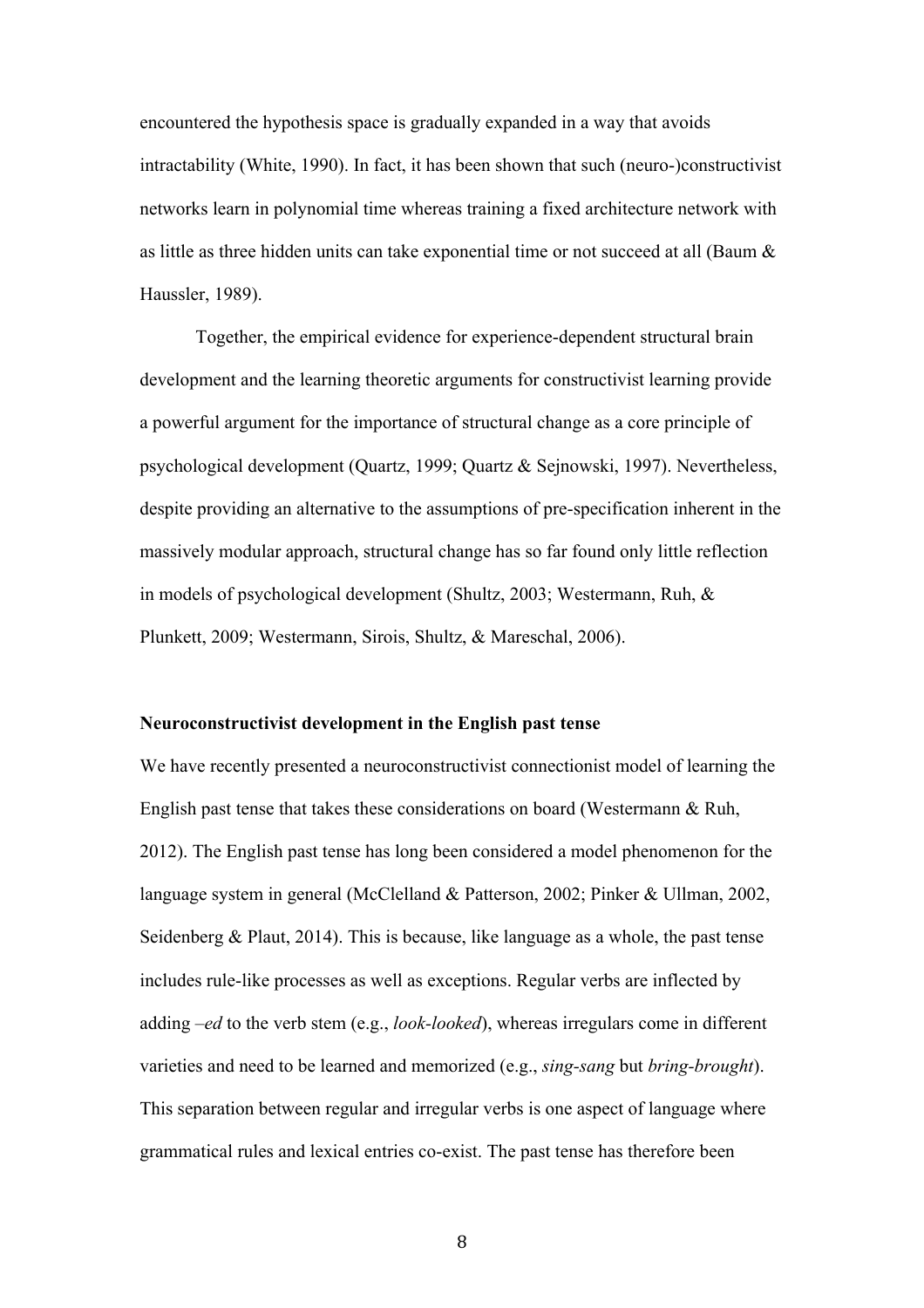termed the 'drosophila of psycholinguistics' because a very detailed examination of this small part of language allows us to develop a better understanding of how language is organized in general (Pinker, 1994).

Due to its importance for understanding the architecture of the language system, the mechanisms underlying past tense inflection have been hotly debated. According to the dual-mechanism or Words-and-Rules (WR) theory (Clahsen, 1999; Pinker, 1991, 1997; Pinker & Ullman, 2002; Ullman, 2004; Ullman et al., 1997) the distinction between regular and irregular forms directly maps onto separate mechanisms in the underlying processing structure, with regular forms produced by a mental rule and irregular forms retrieved from the mental lexicon. This approach is situated within the tradition of massive modularity with the assumption of evolved, specialized qualitatively distinct modules responsible for different aspects of processing. Evidence for WR is usually derived from identifying dissociations between regular and irregular verbs that occur in many aspects of processing. For example, when learning language children often make overregularization errors with irregular forms such as *comed* and *eated* but errors for regular verbs are less frequent (Marcus et al., 1992). In adults (and children) the regular form is generalized freely to novel verbs such as *googled*. In adult aphasic patients cases have been reported with selective sparing of regular forms in some and sparing of irregular forms in others (Marslen-Wilson & Tyler, 1997; Tyler et al., 2002; Ullman et al., 1997; Ullman et al., 2005). And some imaging studies have identified brain areas that are more active for regular inflections than for irregulars and others that show the opposite activation pattern (Dhond, Marinkovic, Dale, Witzel, & Halgren, 2003; Jaeger et al., 1996).

Although WR is intuitively elegant in that it maps a grammatical property (regularity) onto the underlying processing structure, this account nevertheless has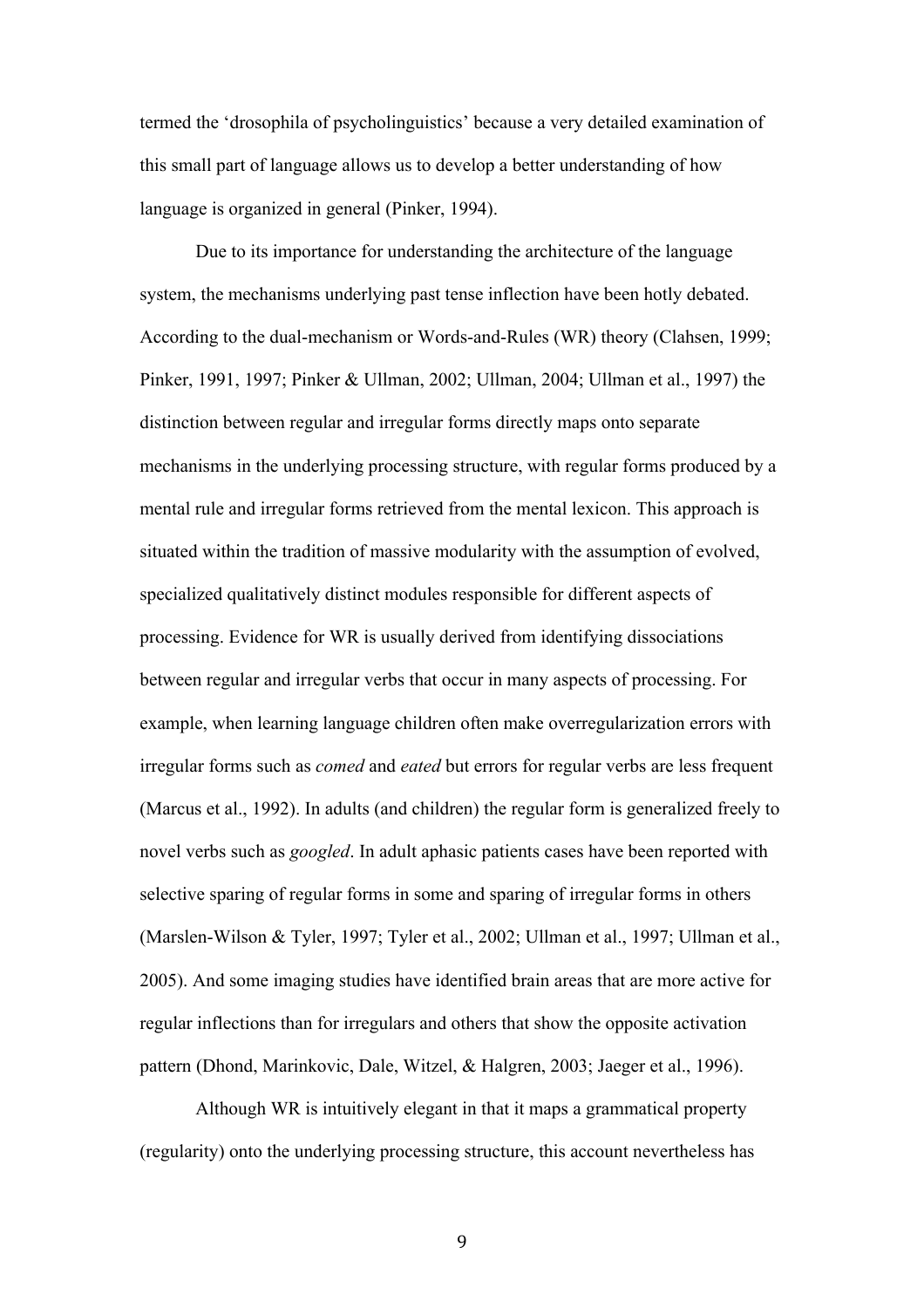been undermined by empirical data showing that dissociations between regulars and irregulars are much less clear cut than predicted by this theory. For example, it has been shown that errors in acquisition are predicted by statistical factors such as frequency, the phonological complexity of the verb stem, and the number of phonological friends (verbs with a similar stem and similar past tense form such as *sing* and *ring*) and enemies (verbs with a similar stem and different past tense forms such as *sing* and *bring*) (Marchman, 1997). Most imaging studies have not found clear regular/irregular dissociations, but some found enhanced activity in some areas for irregulars but no specific areas for regulars (Joanisse & Seidenberg, 2005), and others have argued that observed differences are best explained by phonological, not grammatical, differences between verbs (Desai, Conant, Waldron, & Binder, 2006; Joanisse & Seidenberg, 2005). Likewise, dissociation profiles in aphasic patients are affected by phonological factors (Bird, Lambon-Ralph, Seidenberg, McClelland, & Patterson, 2003), and there are virtually no reported cases of fully preserved irregular inflection with impaired regular inflection (Faroqi-Shah, 2007), a pattern that would be expected if the rule-system were selectively damaged. While proponents of WR have tried to integrate some of this empirical evidence into a modified theory in which regular forms can also be stored in the lexicon and therefore show aspects of associative memory such as frequency effects (Pinker & Ullman, 2002), this modification has made the theory overly descriptive and hard to falsify since it is not clear exactly which regulars should be stored and which should not. As WR has never been implemented in a working model it remains difficult to evaluate its assumptions and predictions in detail.

The empirical evidence showing graded dissociations and effects of statistical factors is more in line with an alternative theory to WR, the single mechanism or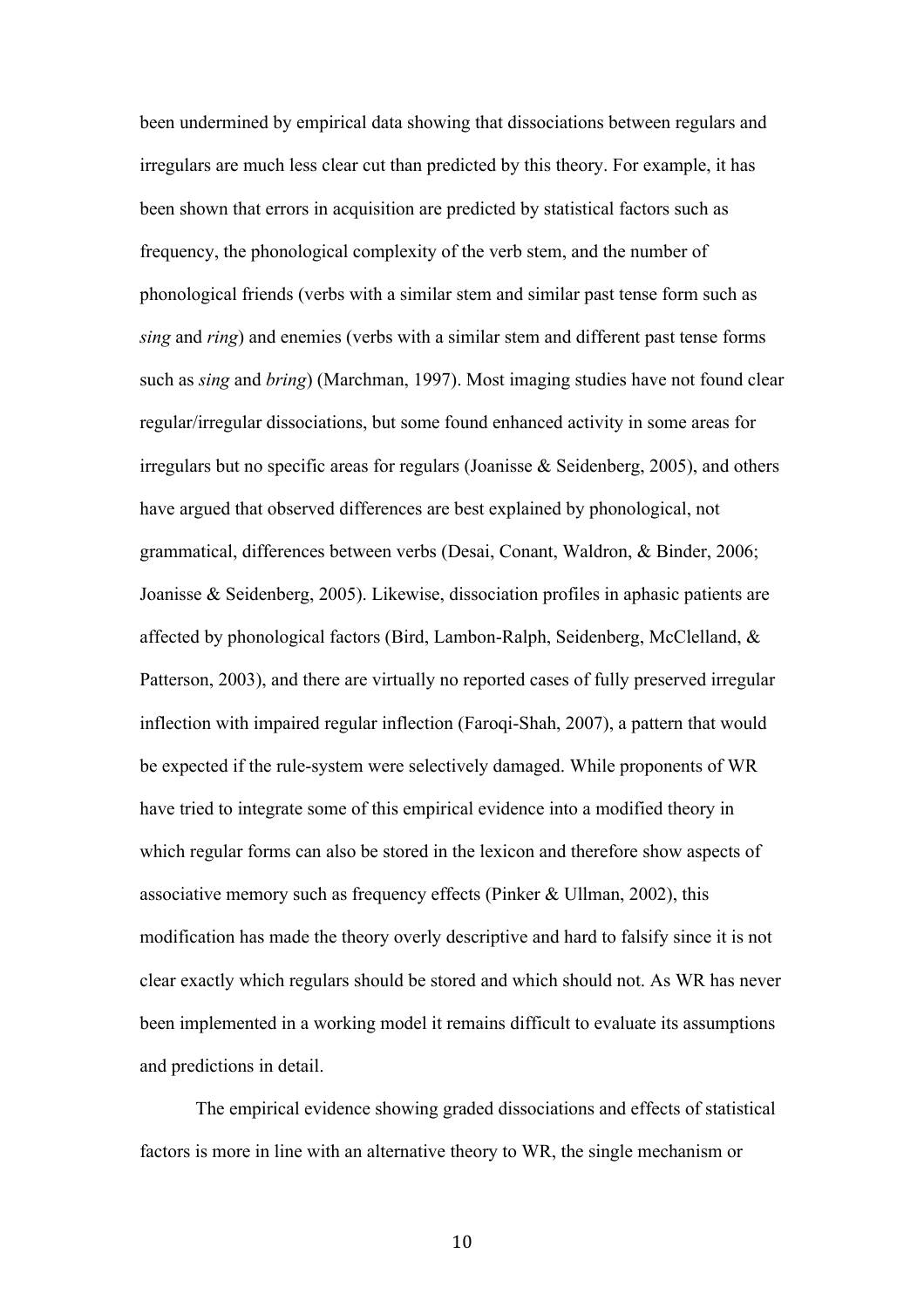connectionist view (Joanisse & Seidenberg, 1999; McClelland & Patterson, 2002; Plunkett & Juola, 1999). On this view, all forms, regulars and irregulars alike, are produced by the same associative mechanism, and processing differences between verbs arise from statistical factors such as frequency, phonological complexity, and similarities between different verbs. Some instantiations of this view claim that whereas regular inflection relies on phonological representations of the verb, irregular forms are produced on the basis of semantic information (Joanisse & Seidenberg, 1999). The single mechanism view is closely associated with connectionist models and there have been several neural network implementations of past tense models (e.g., Joanisse & Seidenberg, 1999; Plunkett & Juola, 1999; Rumelhart & McClelland, 1986).

While the empirical evidence appears to be incompatible with a modular, dual mechanism system of verb inflection, single mechanism approaches as well have come under criticism. Single mechanism arguments are generally put forward in the form of implemented computational models, and by necessity they can be analyzed in more detail than the verbal WR theory and therefore offer intrinsically more scope for criticism. Nevertheless, two valid points can be raised: first, different models have each focused on a small subset of phenomena (Pinker & Ullman, 2003). There are models for acquisition, others for adult generalization, and yet others for breakdown after brain damage. However, given that it is the same mind/brain that passes through acquisition, adult processing and breakdown in principle a single model should be able to account for this range of behaviors. Second, most of the single mechanism models have accounted for data more in a proof-of-concept manner rather than in ways that stand up to close comparison with empirical data. For example, models of children's errors in learning the past tense have mostly not closely compared error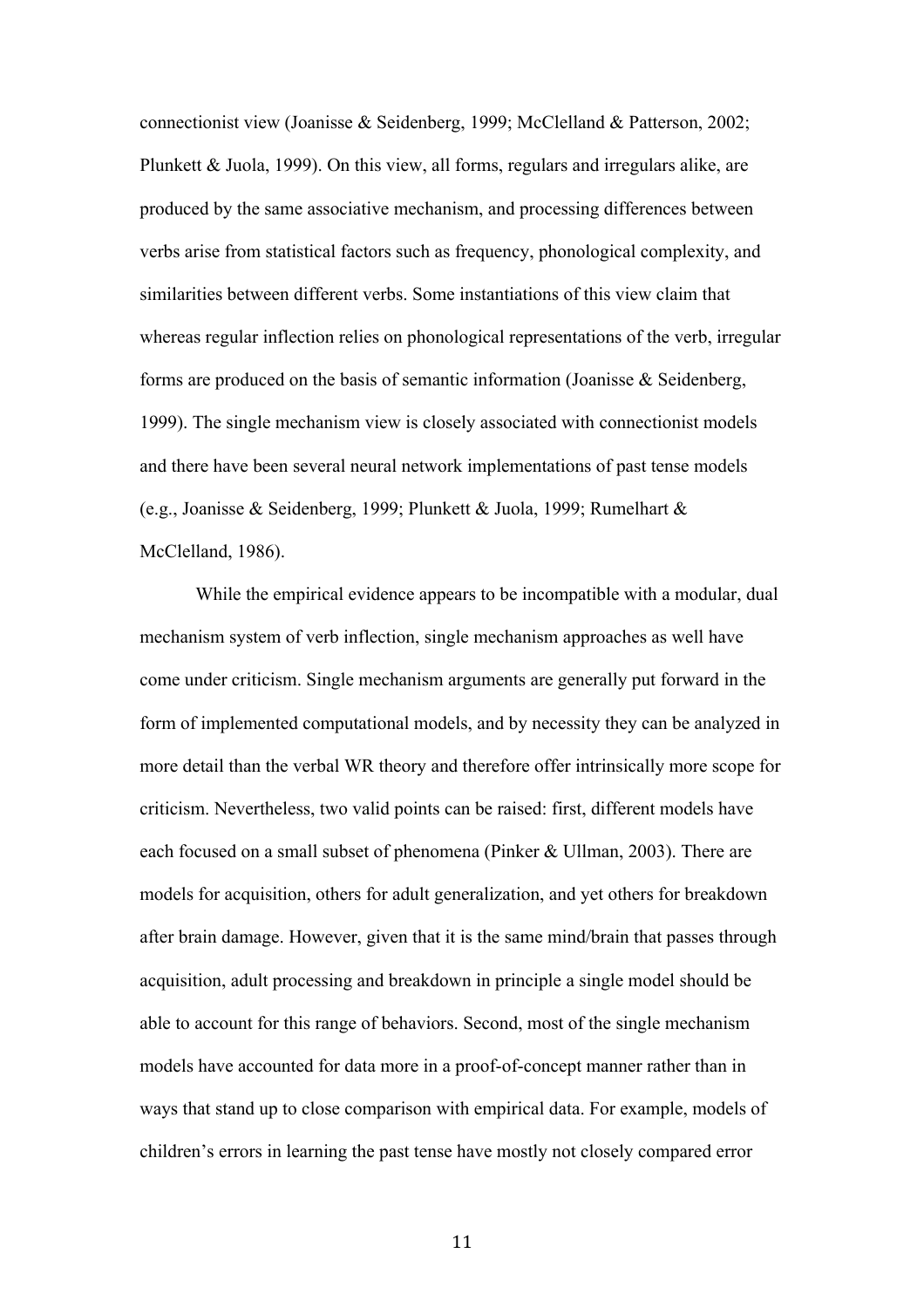patterns with reported children's errors (a task that admittedly is not facilitated by the relative scarcity of such empirical data). Similarly, the best-known model of breakdown after brain damage (Joanisse & Seidenberg, 1999) was unable to produce cases in which irregular performance is higher than that for regulars, although this pattern is frequently found in aphasic patients (Faroqi-Shah, 2007).

Recently Westermann and Ruh (2012) put forward an alternative theory to the established positions. This neuroconstructivist view of past tense processing argued that the core to understanding the inflection system is to appreciate that it emerges from experience-dependent brain development in a structured environment. Like in other connectionist approaches there is a single domain general learning mechanism, but experience-dependent structural change leads to a differentiated architecture in the adult system. Specifically, because new structure is added when the existing structure is insufficient to learn new forms, the system develops areas of functional specialization for forms that are easy to process and those that are hard to process. Westermann and Ruh (2012) presented a neural network model that implemented these principles by starting out with a minimal architecture and gradually adding (and deleting) hidden units as learning progressed.

This neuroconstructivist model accounted for a broad range of empirical data in past tense processing. First, while learning past tense forms the model made characteristic overregularization errors (such as *comed* and *eated*). In accordance with empirical work, error rates were lower for high-frequency verbs and for verbs that were classified as 'vulnerable' on the basis of statistical properties such as few phonological friends and more phonological enemies (Marchman, 1997).

A second set of results concerned modeling adults' generalization to nonwords. After the model had acquired the past tense forms of all verbs, it generalized to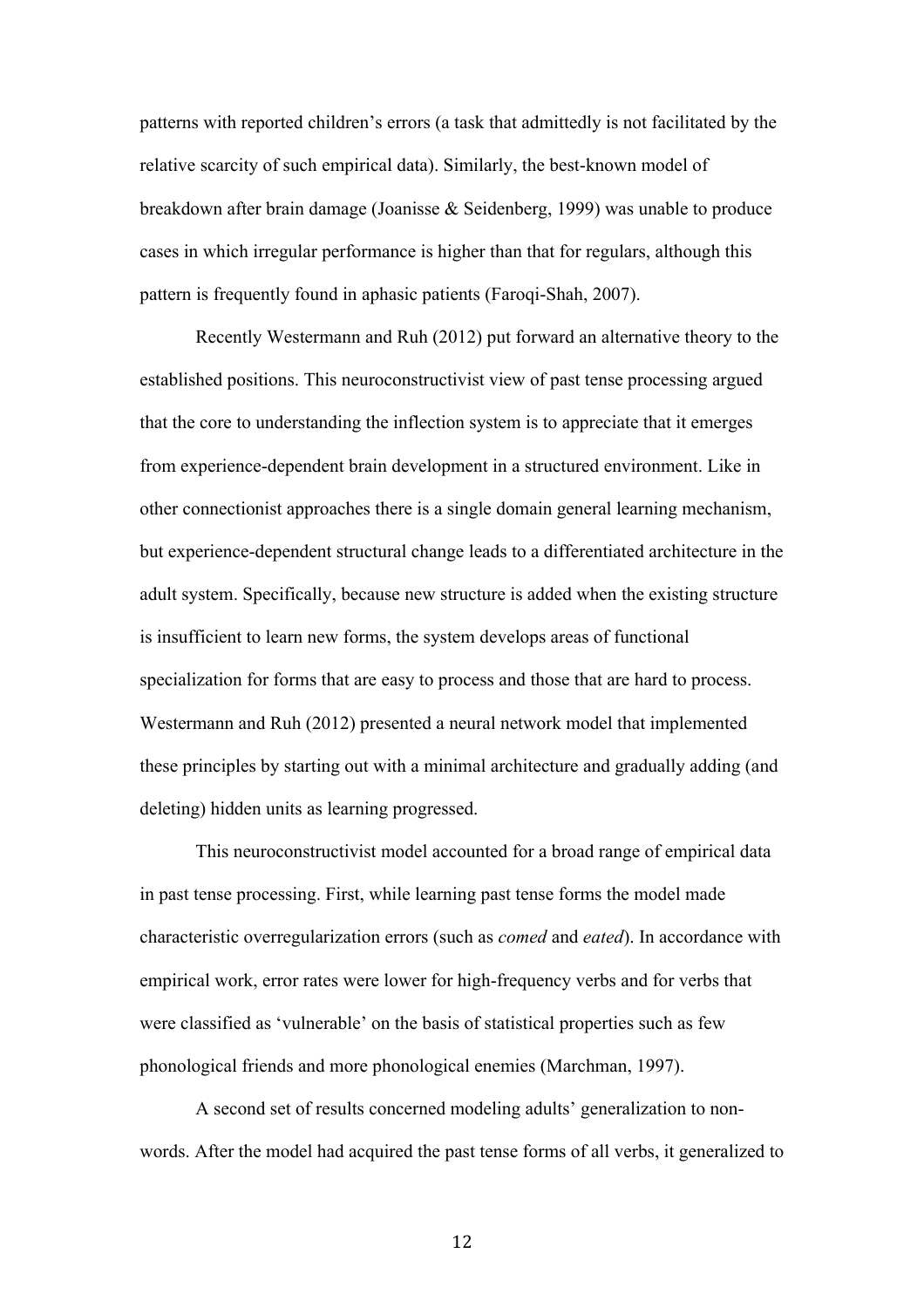new forms in ways that closely matched data from experiments with adults (Prasada & Pinker, 1993). Specifically, the model produced regular inflections for highly unusual novel verbs such as *ploamph*. Previous static connectionist models did not show such default generalization behavior that has been seen as strong evidence for dual mechanism accounts with default application of the rule (Prasada & Pinker, 1993). Importantly, the neuroconstructivist model even displayed default generalization when it was trained with an artificially low proportion of regular verbs so that the regular case became a minority default. Again, the productive application of a minority regular form had been taken as strong evidence for dual mechanism accounts (Marcus, Brinkmann, Clahsen, Wiese, & Pinker, 1995).

Third, when the fully trained model was then damaged by removing units and connections, it accounted for breakdown profiles after brain damage in aphasic patients. Specifically, when some or all of the inserted hidden units were removed the model's performance reflected data from agrammatic aphasic patients with a breakdown in irregular performance with preservation of regular inflections. Conversely, when the initial pathway was lesioned and only the inserted structure was preserved, the model showed a decline for both regular and irregular forms that was more marked for regulars. This impairment profile matched in its range the profiles of aphasic patients with more preserved irregular performance (Faroqi-Shah, 2007).

Fourth, Westermann and Ruh (under revision) showed that the model successfully simulated activation patterns from brain imaging studies of past tense inflection. Using synthetic MRI—the analysis of activation patterns in the model when processing different verbs—the model showed dissociations between regular and irregular forms, but deeper analysis revealed that these dissociations were graded and were based on the distributional statistical properties of verbs.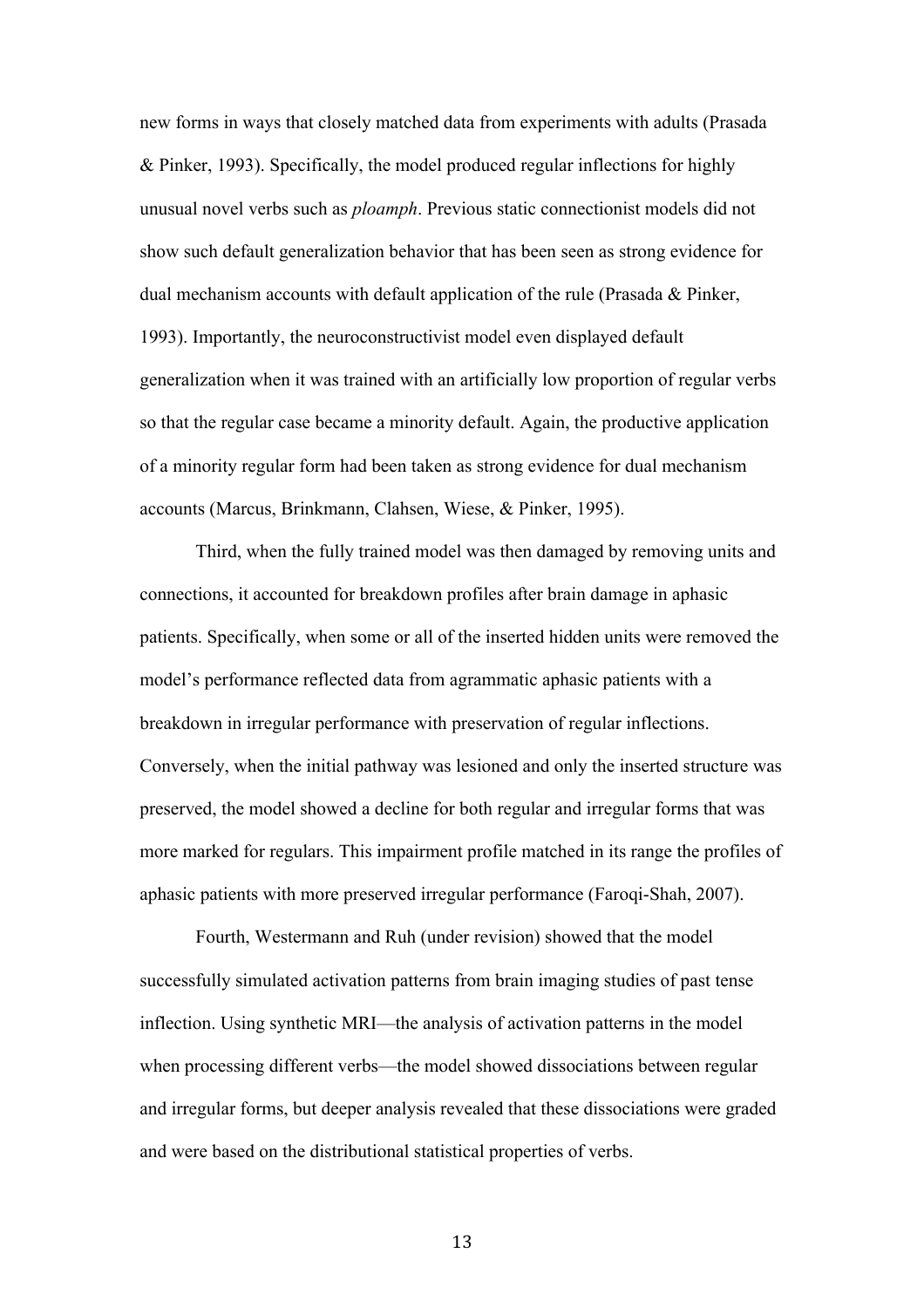The neuroconstructivist theory instantiated in this model therefore suggests that the structure of the past tense task, expressed in the relationship of verbs to all other verbs in the language (e.g., phonological overlap with other forms) together with the statistical properties of the verbs themselves (e.g., frequency), manifests itself in the brain's processing structures through development. This process leads to the emergence of areas of functional specialization that superficially appear like modules but that, on closer inspection, reveal graded differences between verbs. A prediction of this view is that processing differences between verbs in the intact brain, and patterns of breakdown in the lesioned brain, are an outcome of the statistical properties of verbs in the language that have become internalized into the brain's neural circuits.

In sum, by integrating experience-dependent structural development into a model of past tense learning and processing, the model was able to provide an integrated account of development, adult generalization, brain activation patterns, and breakdown profiles after brain damage. Much of the empirical data accounted for by the model had previously been taken as evidence of a modular dual mechanisms account of inflection processing, but the model employed only a single associative mechanism. In its comprehensive and detailed accounting for empirical data the neuroconstructivist model went beyond other existing neurocomputational models that relied on static prespecified architectures and that usually only simulated one aspect of past tense processing.

Although the experience-dependent overproduction and deletion of structure in the model agree with proposals about the mechanisms of gradual elaboration of neural circuits in the brain (Greenough, Black & Wallace, 1987), the specific mechanisms employed in the model are unlikely to find direct correspondence at the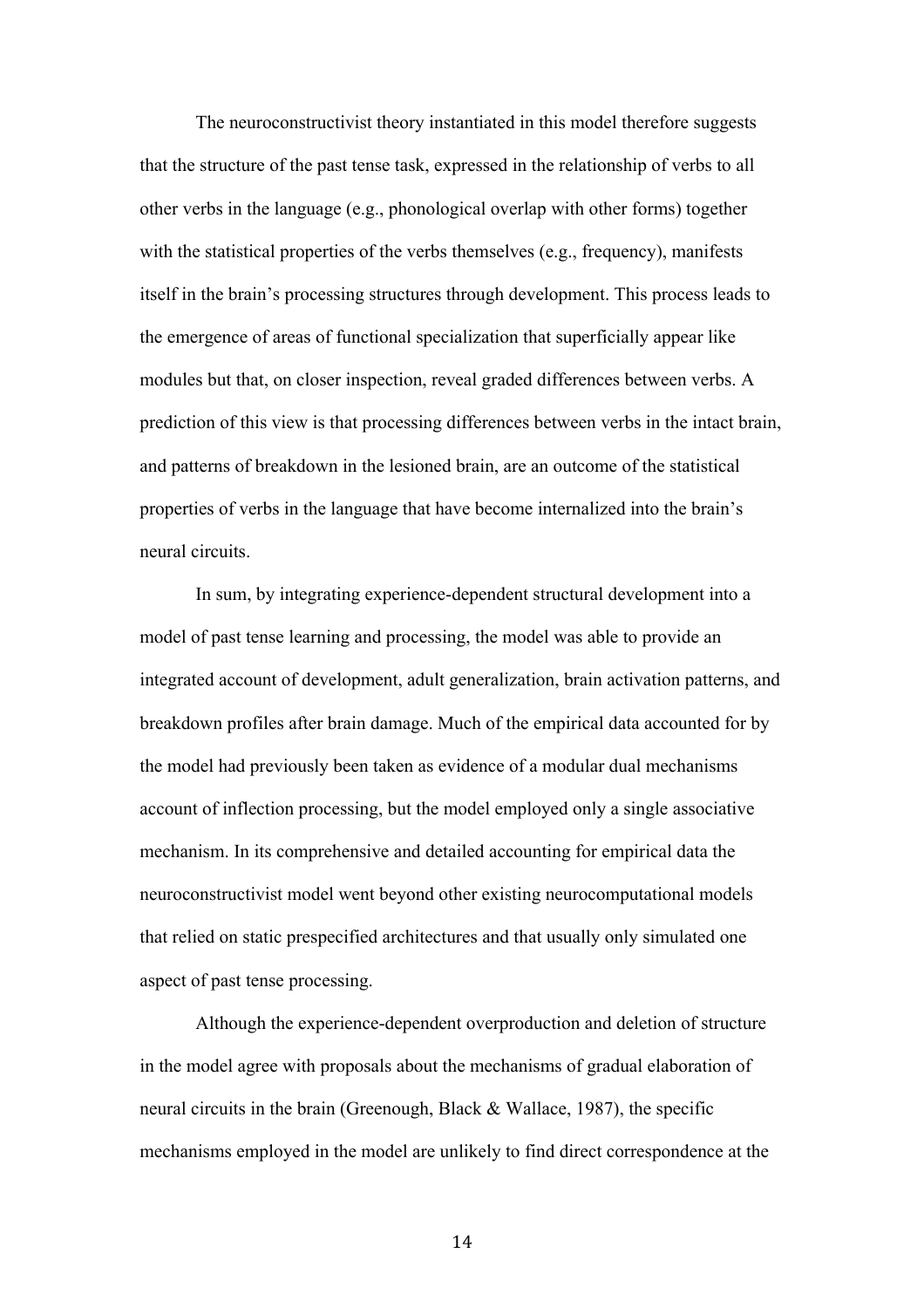neural level. In this sense the model is an abstraction from the low-level neural development in the cortex investigating the impact of experience-dependent structural learning on a more general level.

### **Discussion**

The EvoDevo approach to language evolution and development has argued against the notion of evolved and functionally pre-specified modules as an outcome of evolutionary pressures and has shifted the focus on interactions between epigenetic processes and phenotypic development. I have here discussed the importance of experience-dependent structural brain changes as a central aspect of phenotypic cognitive development and I have argued that functional specialization can emerge as the outcome of experience-dependent neural change in a structured environment. I then described a recent neuroconstructivist model of the acquisition and adult processing of the English past tense that implemented these considerations (Westermann & Ruh, 2012; Westermann & Ruh, under revision). The English past tense is particularly well suited for evaluating EvoDevo approaches to language because first, the past tense stands as a model system for language as a whole with a combination of regular (rule-like) and irregular cases, second, it has been studied empirically in great detail and so it is clear what data a successful theory has to account for, and third, one of the main theories explaining past tense processing is based on those massive modularity views arising from evolutionary psychology that have been criticized in EvoDevo approaches.

In the neurocontructivist model, experience-dependent learning mechanisms extract statistical regularities from the language environment and internalize these regularities as regions of functional specialization in the model structure. This process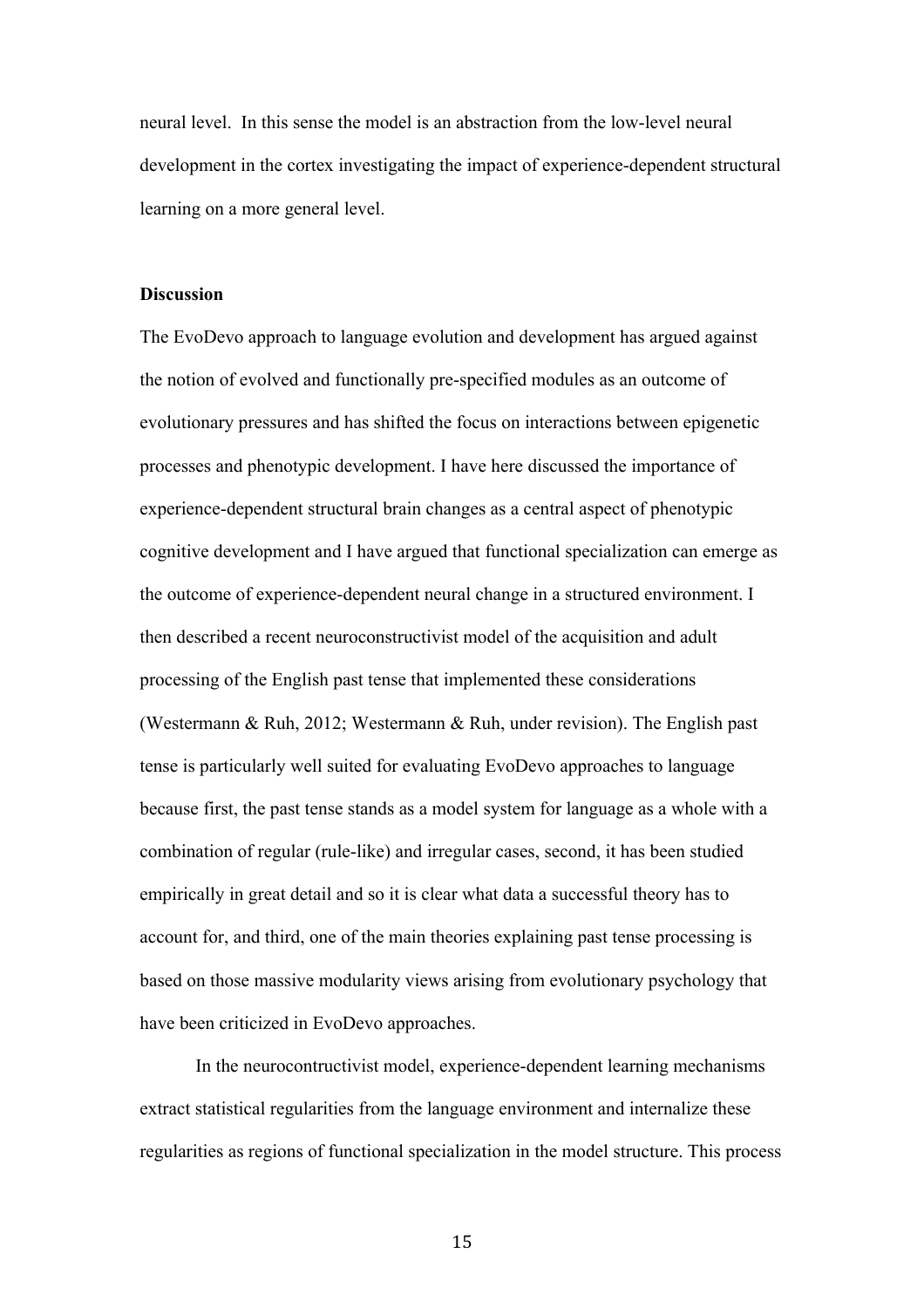enabled the model to account for a broad range of empirical data from acquisition, adult generalization, brain activation patterns obtained in imaging studies, and patterns of breakdown after brain damage. Much of these data have previously been taken as evidence for a modular account of past tense processing. The model further suggested that explaining dissociations in past tense processing as between regular and irregular verbs is a post-hoc abstraction of in reality graded dissociations that are based on the distributional statistical properties of verbs. At least in this case, therefore, the assumption of modularity arises out of an abstracted view of the data that exaggerates dissociations and then attributes separate mechanisms to the dissociated processes.

The neuroconstructivist view presented here is radically different from the claim that functionally specialized modules are selected for through evolutionary pressures while de-emphasizing phenotypic development. It is more in line with empirical evidence for initially uncommitted cortical structures and experiencedependent structural changes in the brain. In line with the EvoDevo approach it suggests that selection pressures operate less on specialized brain structures than on development mechanisms that enable the effective learning from the statistics of the environment and the construction of brain structures that can process this information efficiently. While the neuroconstructivist model described here focuses on the 'devo' aspect of EvoDevo, it is worth considering at what level evolutionary selection might take place. One possibility is that evolution favors systems with 'modularized' areas of functional specialization for specific tasks because they facilitate processing of separate tasks by reducing interference (Bullinaria, 2007). From this perspective a genotype could be selected for that favors a developmental outcome of modularized structures. On another perspective one could assume that the modularized structure of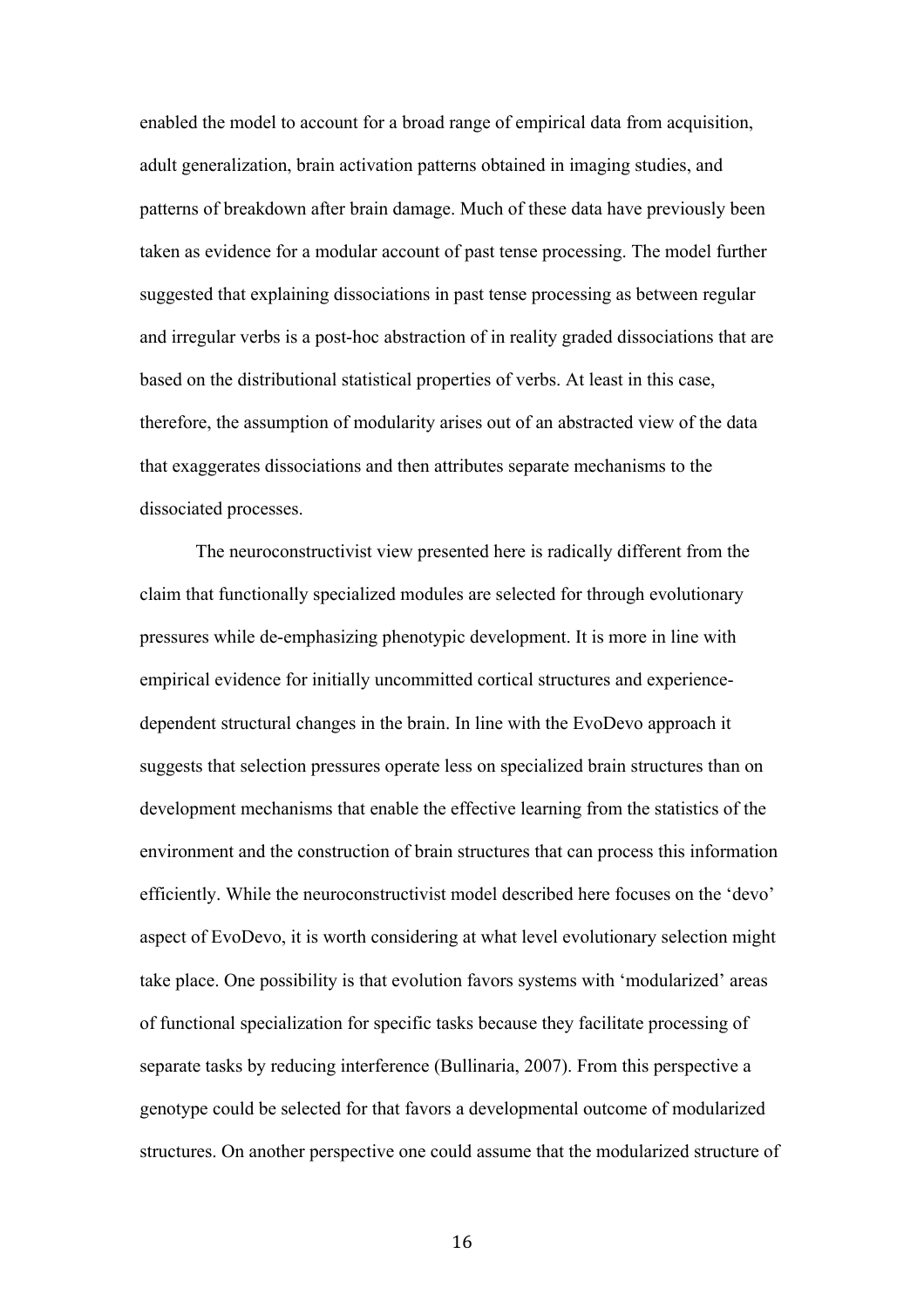the developed past tense system is an emergent outcome of very general learning mechanisms enabling experience-dependent structural development. Under this view the human brain could have evolved to develop in a protracted way in order to maximize the contribution of experience to its structural elaboration (Johnson, 2009) but without a bias to favor certain developmental outcomes. This latter view might be more plausible, given that in such a scenario modularized structures can still develop when they are beneficial for processing, but non-modular systems would develop for cases when they confer a processing advantage (see Bullinaria, 2007).

While the pathways by which genes affect developmental and thus adult cognitive processing structures are currently unknown, at least in developmental disorders a valid initial assumption is that some genetic abnormalities manifest themselves in some alterations of a typical developmental process with a phenotypic outcome of atypical processing structures. Initial work has been done to explore variations on the parameters in neural networks (e.g., numbers of units, connection patterns, activation functions) (Thomas, Ronald,  $\&$  Forrester, 2009) with promising results, but this work has focused on static networks with a pre-determined architecture. It will be beneficial to extend such work to models that show experiencedependent structural development as a core aspect of their learning. In these types of models additional variations that can be assumed to be an outcome of genetic variation are possible, such as in the rate of structural growth (e.g., overproliferation of new structure, excessive neural pruning) and it is reasonable to expect that changes in these parameters will interact with changes in other aspects of the models' functioning, leading to a richer picture of how genes and cognitive development interact in the development of language.

## **Acknowledgements**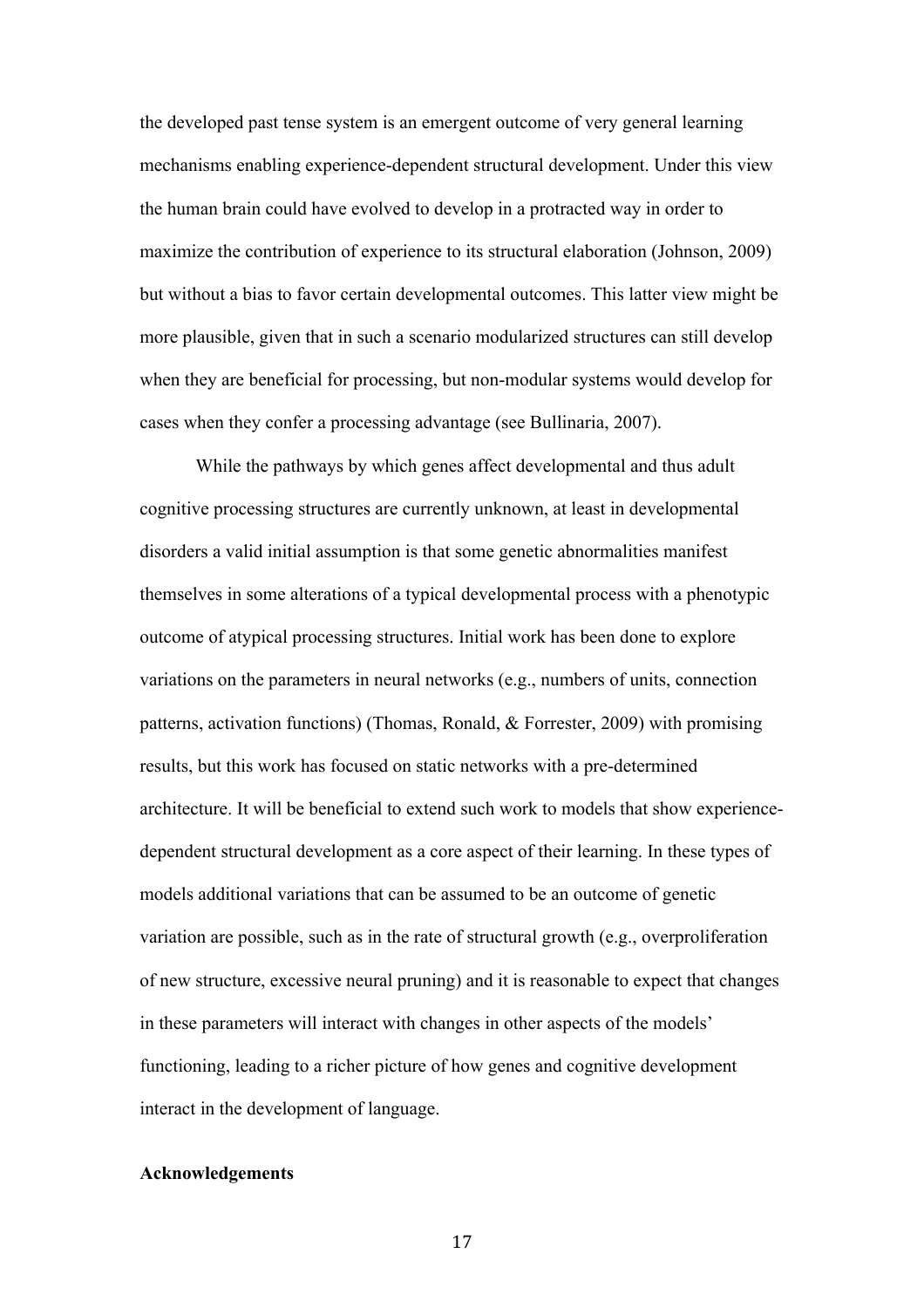This work was supported by the Economic and Social Research Council (UK) International Centre for Language and Communicative Development (LuCiD; ES/L008955/1).

### **References**

- Barrett, H. C., & Kurzban, R. (2006). Modularity in cognition: framing the debate. *Psychological Review, 113*(3), 628-647.
- Baum, E. B. (1989). A proposal for more powerful learning algorithms. *Neural Computation, 1*, 201-207.
- Baum, E. B., & Haussler, D. (1989). What Size Net Gives Valid Generalizations? *Neural Computation, 1*, 151-160.
- Bird, H., Lambon-Ralph, M. A., Seidenberg, M. S., McClelland, J. L., & Patterson, K. (2003). Deficits in phonology and past-tense morphology: What's the connection? *Journal of Memory and Language, 48*(3), 502-526.
- Bullinaria, J. A. (2007). Understanding the emergence of modularity in neural systems. *Cognitive Science: a Multidisciplinary Journal*, *31*(4), 673–695.
- Burton, H. (2003). Visual cortex activity in early and late blind people. *Journal of Neuroscience*, *23*(10), 4005–4011.
- Carruthers, P. (2006). *The Architecture of the Mind*. Oxford, UK: Oxford University Press.
- Casey, B. J., Giedd, J. N., & Thomas, K. M. (2000). Structural and functional brain development and its relation to cognitive development. *Biological Psychology, 54*(1-3), 241-257.
- Casey, B. J., Tottenham, N., Liston, C., & Durston, S. (2005). Imaging the developing brain: what have we learned about cognitive development? *Trends in Cognitive Sciences, 9*(3), 104-110.
- Chen, C., Xue, G., Mei, L., Chen, C., Dong, Q., & Joan, Y. C. (2009). Cultural neurolinguistics. *Progress in Brain Research, 178*, 159-171.
- Clahsen, H. (1999). Lexical entries and rules of language: a multidisciplinary study of German inflection. *Behavioral and Brain Sciences, 22*, 991-1013.
- Cosmides, L., & Tooby, J. (1994). Origins of domain specificity: The evolution of functional specialization. In L. A. Hirschfeld & S. A. Gelman (Eds.), *Mapping*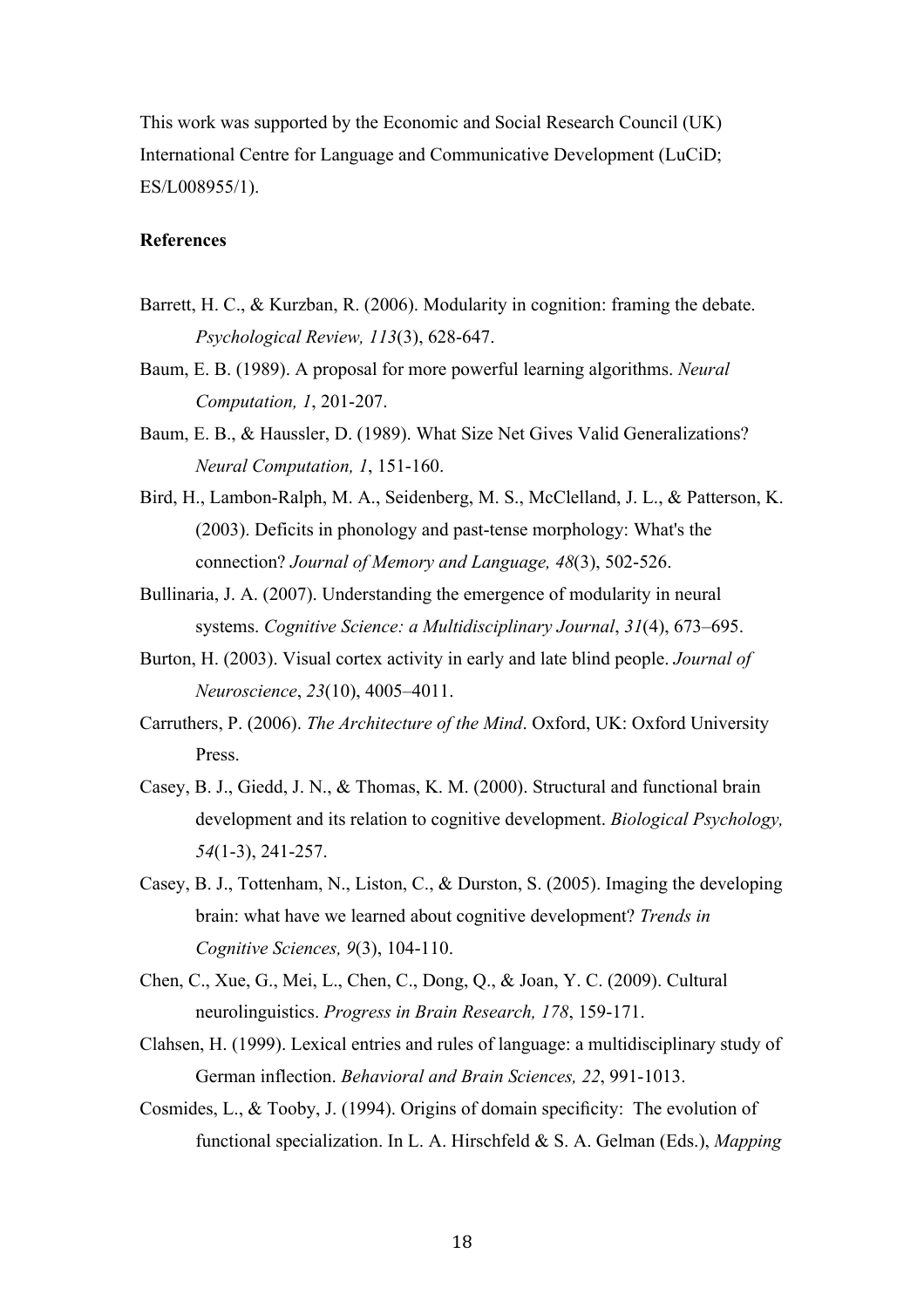*the Mind: Domain Specificity in Cognition and Culture*. Cambridge, UK: Cambride University Press.

- Dehaene, S. (1997). *The Number Sense: How the Mind Creates Mathematics*. Oxford, UK: Oxford University Press.
- de Haan, M. (2001). The neuropsychology of face processing during infancy and childhood. In C. A. Nelson & M. Luciana (Eds.), *Handbook of Developmental Cognitive Neuroscience* (pp. 381–398). Cambridge, MA: MIT Press.
- Desai, R., Conant, L. L., Waldron, E., & Binder, J. R. (2006). FMRI of past tense processing: The effects of phonological complexity and task difficulty. *Journal of Cognitive Neuroscience, 18*(2), 278-297.
- Dhond, R. P., Marinkovic, K., Dale, A. M., Witzel, T., & Halgren, E. (2003). Spatiotemporal maps of past-tense verb inflection. *NeuroImage, 19*(1), 91- 100.
- Faroqi-Shah, Y. (2007). Are regular and irregular verbs dissociated in non-fluent aphasia?: A meta-analysis. *Brain Research Bulletin, 74*(1-3), 1-13.
- Fodor, J. A. (1981). *The Modularity of Mind*. Cambridge, MA: MIT Press.
- Goh, J. O., & Park, D. C. (2009). Culture sculpts the perceptual brain. *Progress in Brain Research, 178*, 95-111.
- Gold, E. M. (1967). Language Identification in the Limit. *Information and Control, 10*, 447-474.
- Gottlieb, G. (2007). Probabilistic epigenesis. *Developmental Science, 10*(1), 1-11.
- Greenough, W. T., Black, J. E., & Wallace, C. S. (1987). Experience and Brain Development. *Child Development*, *58*, 539–229.
- Jaeger, J. J., Lockwood, A. H., Kemmerer, D. L., VanValin, R. D., Murphy, B. W., & Khalak, H. G. (1996). A positron emission tomographic study of regular and irregular verb morphology in English. *Language, 72*, 451-497.
- Joanisse, M. F., & Seidenberg, M. S. (1999). Impairments in verb morphology after brain injury: A connectionist model. *Proceedings of the National Academy of Sciences of the United States of America, 96*(13), 7592-7597.
- Joanisse, M. F., & Seidenberg, M. S. (2005). Imaging the past: Neural activation in frontal and temporal regions during regular and irregular past-tense processing. *Cognitive Affective & Behavioral Neuroscience, 5*(3), 282-296.
- Johnson, M. H. (2009). The Human Social Brain: An "Evo-Devo" Perspective. In L. Tommasi, M. A. Peterson, & L. Nadel (Eds.), *Cognitive Biology: Evolutionary*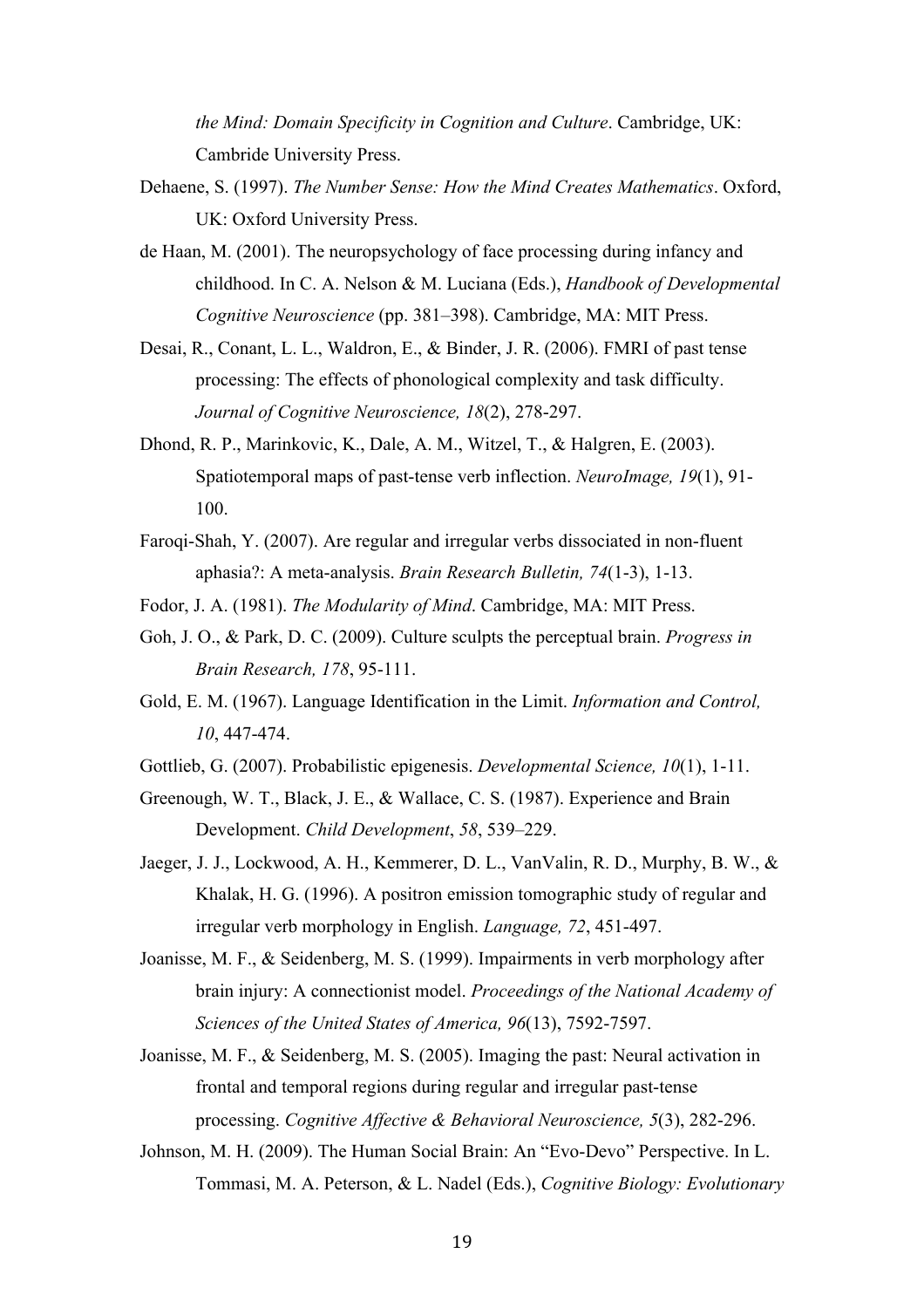*and Developmental Perspectives on Mind, Brain, and Behavior* (pp. 309–319). Cambridge, MA: MIT Press.

- Johnson, M. H. (2011). Interactive Specialization: A domain-general framework for human functional brain development? *Developmental Cognitive Neuroscience, 1*(1), 7-21.
- Kanwisher, N., McDermott, J., & Chun, M. M. (1997). The fusiform face area: A module in human extrastriate cortex specialized for face perception. *Journal of Neuroscience, 17*(11), 4302-4311.
- Kitayama, S., & Uskul, A. K. (2011). Culture, Mind, and the Brain: Current Evidence and Future Directions. *Annual Review of Psychology, 62*(1), 419-449.
- Kochunov, P., Fox, P., Lancaster, J., Tan, L. H., Amunts, K., Zilles, K., . . . Gao, J. H. (2003). Localized morphological brain differences between English-speaking Caucasians and Chinese-speaking Asians: new evidence of anatomical plasticity. *NeuroReport, 14*(7), 961-964.
- Lickliter, R., & Honeycutt, H. (2003). Developmental dynamics: Toward a biologically plausible evolutionary psychology. *Psychological Bulletin, 129*(6), 819-835.
- Marchman, V. A. (1997). Children's productivity in the English past tense: The role of frequency, phonology, and neighborhood structure. *Cognitive Science, 21*(3), 283-303.
- Marcus, G. F., Brinkmann, U., Clahsen, H., Wiese, R., & Pinker, S. (1995). German inflection: The exception that proves the rule. *Cognitive Psychology, 29*, 189- 256.
- Marcus, G. F., Pinker, S., Ullman, M., Hollander, M., Rosen, T. J., & Xu, F. (1992). Overregularization in language acquisition *Monographs of the Society for research in child development* (Vol. 57, pp. 1-182).
- Mareschal, D., Johnson, M. H., Sirois, S., Spratling, M. W., Thomas, M., & Westermann, G. (2007). *Neuroconstructivism: How the Brain Constructs Cognition*. Oxford, UK: Oxford University Press.
- Marslen-Wilson, W., & Tyler, L. K. (1997). Dissociating types of mental computation. *Nature, 387*, 592-594.
- Mårtensson, J., Eriksson, J., Bodammer, N. C., Lindgren, M., Johansson, M., Nyberg, L., & Lövdén, M. (2012). Growth of language-related brain areas after foreign language learning. *NeuroImage, 63*(1), 240-244.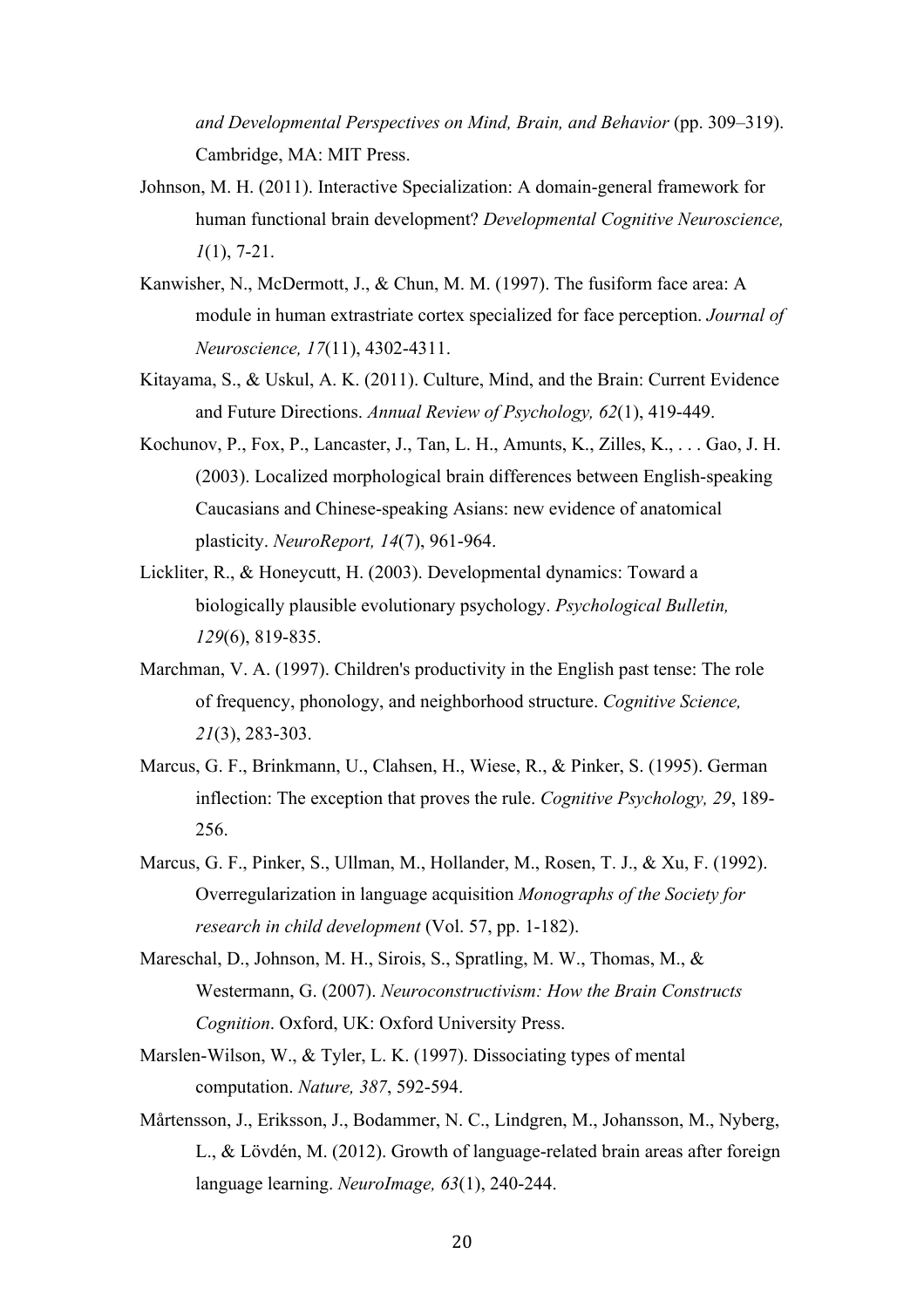- McClelland, J. L., & Patterson, K. (2002). Rules or connections in past-tense inflections: what does the evidence rule out? *Trends in Cognitive Sciences, 6*(11), 465-472.
- Mechelli, A., Crinion, J. T., Noppeney, U., O'Doherty, J., Ashburner, J., Frackowiak, R. S., & Price, C. J. (2004). Structural plasticity in the bilingual brain. *Nature, 431*(7010), 757-757.
- Minsky, M. L., & Papert, S. (1969). *Perceptrons*. Cambridge, MA: MIT Press.
- Moore, D. S. (2015). *The Developing Genome: An Introduction to Behavioral Epigenetics.* Oxford: Oxford University Press.
- O'Leary, D. D. M. (1989). Do Cortical Areas Emerge from a Protocortex? *Trends in Neurosciences*, *12*, 400–406.
- Pinker, S. (1991). Rules of language. *Science, 253*, 530-535.
- Pinker, S. (1994). *The Language Instinct*. New York: Morrow.
- Pinker, S. (1997). Words and rules in the human brain. *Nature, 387*, 547-548.
- Pinker, S., & Ullman, M. T. (2002). The past and future of the past tense. *Trends in Cognitive Sciences, 6*(11), 456-463.
- Pinker, S., & Ullman, M. T. (2003). Beyond one model per phenomenon. *Trends in Cognitive Sciences, 7*(3), 108-109.
- Plunkett, K., & Juola, P. (1999). A connectionist model of English past tense and plural morphology. *Cognitive Science, 23*(4), 463-490.
- Prasada, S., & Pinker, S. (1993). Generalization of regular and irregular morphological patterns. *Language and Cognitive Processes, 8*, 1-56.
- Quartz, S. R. (1993). Neural networks, nativism, and the plausibility of constructivism. *Cognition, 48*, 223-242.
- Quartz, S. R. (1999). The constructivist brain. *Trends in Cognitive Sciences, 3*(2), 48- 57.
- Quartz, S. R., & Sejnowski, T. J. (1997). The neural basis of cognitive development: A constructivist manifesto. *Behavioral and Brain Sciences, 20*(4), 537-596.
- Rumelhart, D., & McClelland, J. L. (1986). On learning the past tense of English verbs: implicit rules or parallel distributed processing? In J. L. McClelland, D. Rumelhart, & the PDP Research Group (Eds.), *Parallel Distributed Processing: Explorations in the Microstructure of Cognition*. Cambridge, MA: MIT Press.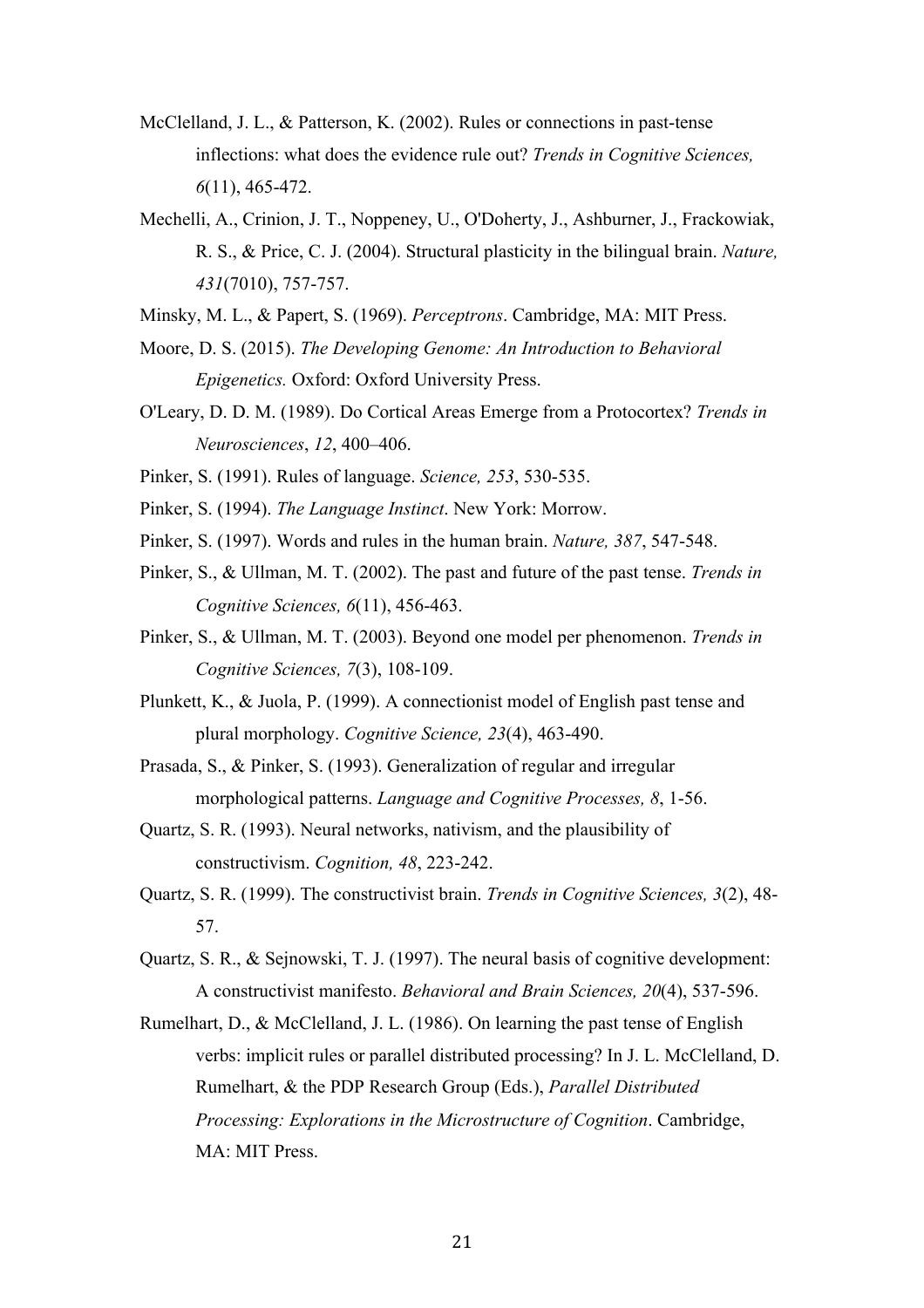- Samuels, R. (2005). The Complexity of Cognition. In P. Carruthers, S. Laurence, & S. Stich (Eds.), *The innate mind: Structure and contents* (pp. 107-121). Oxford, UK: Oxford University Press.
- Seidenberg, M. S., & Plaut, D. C. (2014). Quasiregularity and Its Discontents: The Legacy of the Past Tense Debate. *Cognitive Science*, *38*(6), 1190–1228.
- Scholl, B. J., & Leslie, A. M. (1999). Modularity, development and 'theory of mind'. *Mind & Language, 14*(1), 131-153.
- Shultz, T. R. (2003). *Computational Developmental Psychology*. Cambridge, MA: MIT Press.
- Thomas, M. S. C., Ronald, A., & Forrester, N. (2009). A simulated twin study exploring the heritability of past tense acquisition in a population of neural network models. *Poster presented at the Meeting of the Society for Research in Child Development, April 2-4, 2009*. Denver, USA.
- Tyler, L., deMornay-Davies, P., Anokhina, R., Longworth, C., Randall, B., & Marslen-Wilson, W. (2002). Dissociations in processing past tense morphology: Neuropathology and behavioral studies. *Journal of Cognitive Neuroscience, 14*(1), 79-94.
- Ullman, M. T. (2004). Contributions of memory circuits to language: the declarative/procedural model. *Cognition, 92*(1-2), 231-270.
- Ullman, M. T., Corkin, S., Coppola, M., Hickok, G., Growdon, J. H., Koroshetz, W. J., & Pinker, S. (1997). A neural dissociation within language: Evidence that the mental dictionary is part of declarative memory, and that grammatical rules are processed by the procedural system. *Journal of Cognitive Neuroscience, 9*(2), 266-276.
- Ullman, M. T., Pancheva, R., Love, T., Yee, E., Swinney, D., & Hickok, G. (2005). Neural correlates of lexicon and grammar: Evidence from the production, reading, and judgment of inflection in aphasia. *Brain and Language, 93*(2), 185-238.
- Westermann, G., Mareschal, D., Johnson, M. H., Sirois, S., Spratling, M. W., & Thomas, M. S. C. (2007). Neuroconstructivism. *Developmental Science, 10*(1), 75-83.
- Westermann, G., & Ruh, N. (2012). A neuroconstructivist model of past tense development and processing. *Psychological Review, 119*, 649-667.